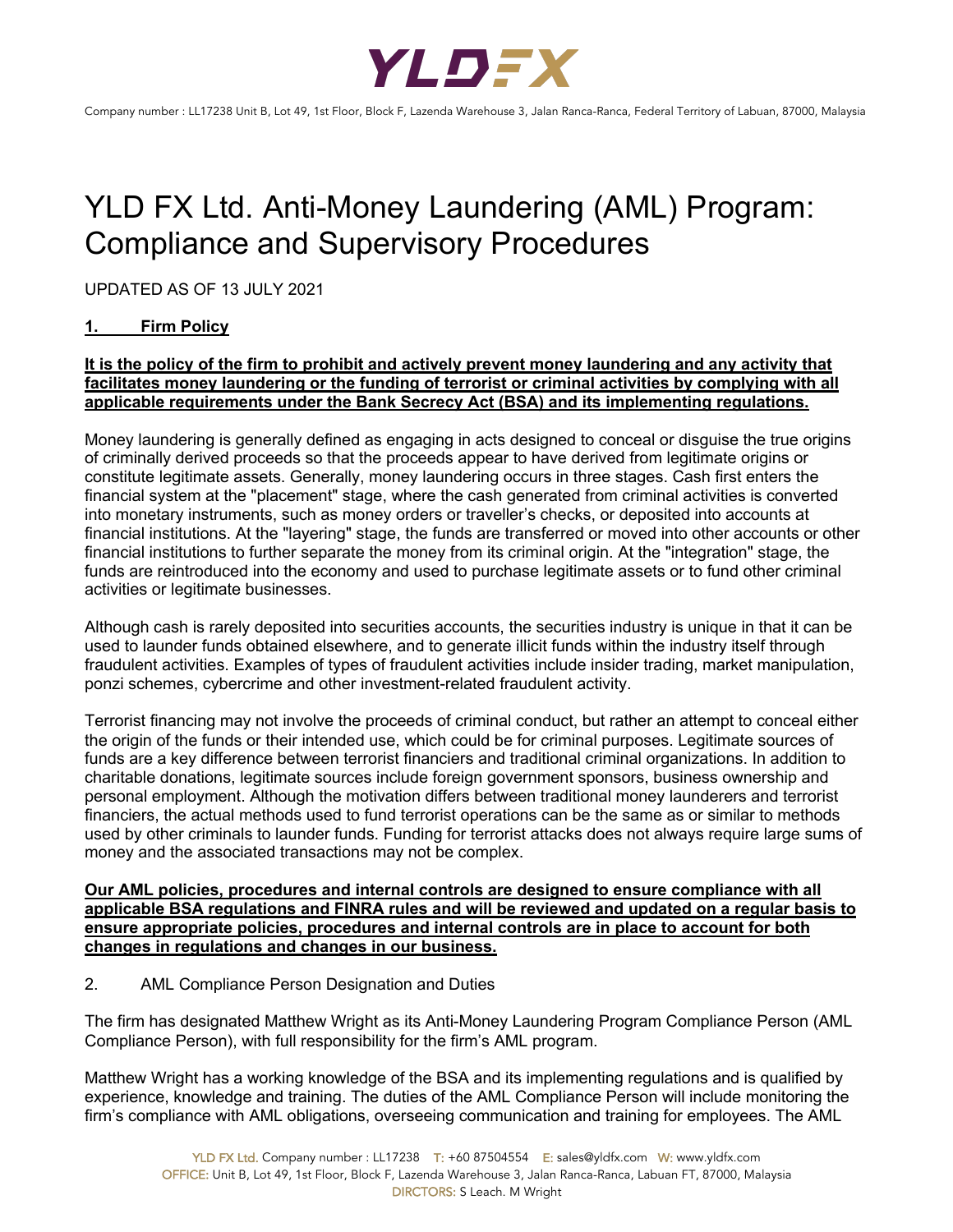

Compliance Person will also ensure that the firm keeps and maintains all of the required AML records and will ensure that Suspicious Activity Reports (SARs) are filed with the Financial Crimes Enforcement Network (FinCEN) when appropriate. The AML Compliance Person is vested with full responsibility and authority to enforce the firm's AML program.

The firm will provide FINRA with contact information for the AML Compliance Person through the FINRA Contact System (FCS), including: (1) name; (2) title; (3) mailing address; (4) email address; (5) telephone number; and (6) facsimile (if any). The firm will promptly notify FINRA of any change in this information through FCS and will review, and if necessary update, this information within 17 business days after the end of each calendar year. The annual review of FCS information will be conducted by Matthew Wright and will be completed with all necessary updates being provided no later than 17 business days following the end of each calendar year. In addition, if there is any change to the information, Matthew Wright will update the information promptly, but in any event not later than 30 days following the change.

## 3. Giving AML Information to Federal Law Enforcement Agencies and Other Financial Institutions

We will respond to a Financial Crimes Enforcement Network (FinCEN) request concerning accounts and transactions (a 314(a) Request) by immediately searching our records to determine whether we maintain or have maintained any account for, or have engaged in any transaction with, each individual, entity or organization named in the 314(a) Request as outlined in the Frequently Asked Questions (FAQ) located on FinCEN's secure website. We understand that we have 14 days (unless otherwise specified by FinCEN) from the transmission date of the request to respond to a 314(a) Request. We will designate through the FINRA Contact System (FCS) one or more persons to be the point of contact (POC) for 314(a) Requests and will promptly update the POC information following any change in such information. Unless otherwise stated in the 314(a) Request or specified by FinCEN, we are required to search those documents outlined in FinCEN's FAQ. If we find a match, Matthew Wright will report it to FinCEN via FinCEN's Web-based 314(a) Secure Information Sharing System within 14 days or within the time requested by FinCEN in the request. If the search parameters differ from those mentioned above (for example, if FinCEN limits the search to a geographic location), Matthew Wright will structure our search accordingly.

If Matthew Wright searches our records and does not find a matching account or transaction, then Matthew Wright will not reply to the 314(a) Request.

We will not disclose the fact that FinCEN has requested or obtained information from us, except to the extent necessary to comply with the information request. Matthew Wright will review, maintain and implement procedures to protect the security and confidentiality of requests from FinCEN similar to those procedures established to satisfy the requirements of Section 501 of the Gramm-Leach-Bliley Act with regard to the protection of customers' nonpublic information.

We will direct any questions we have about the 314(a) Request to the requesting federal law enforcement agency as designated in the request.

Unless otherwise stated in the 314(a) Request, we will not be required to treat the information request as continuing in nature, and we will not be required to treat the periodic 314(a) Requests as a government provided list of suspected terrorists for purposes of the customer identification and verification requirements.

#### *Rule: 31 C.F.R. § 1010.520.*

*Resources: FinCEN's 314(a) web page; NTM 02-80;. FinCEN also provides financial institutions with General Instructions and Frequently Asked Questions relating to 314(a) requests through the 314(a) Secured Information Sharing System or by contacting FinCEN's Regulatory Helpline at (800) 949-2732 or via email at sys314a@fincen.gov.*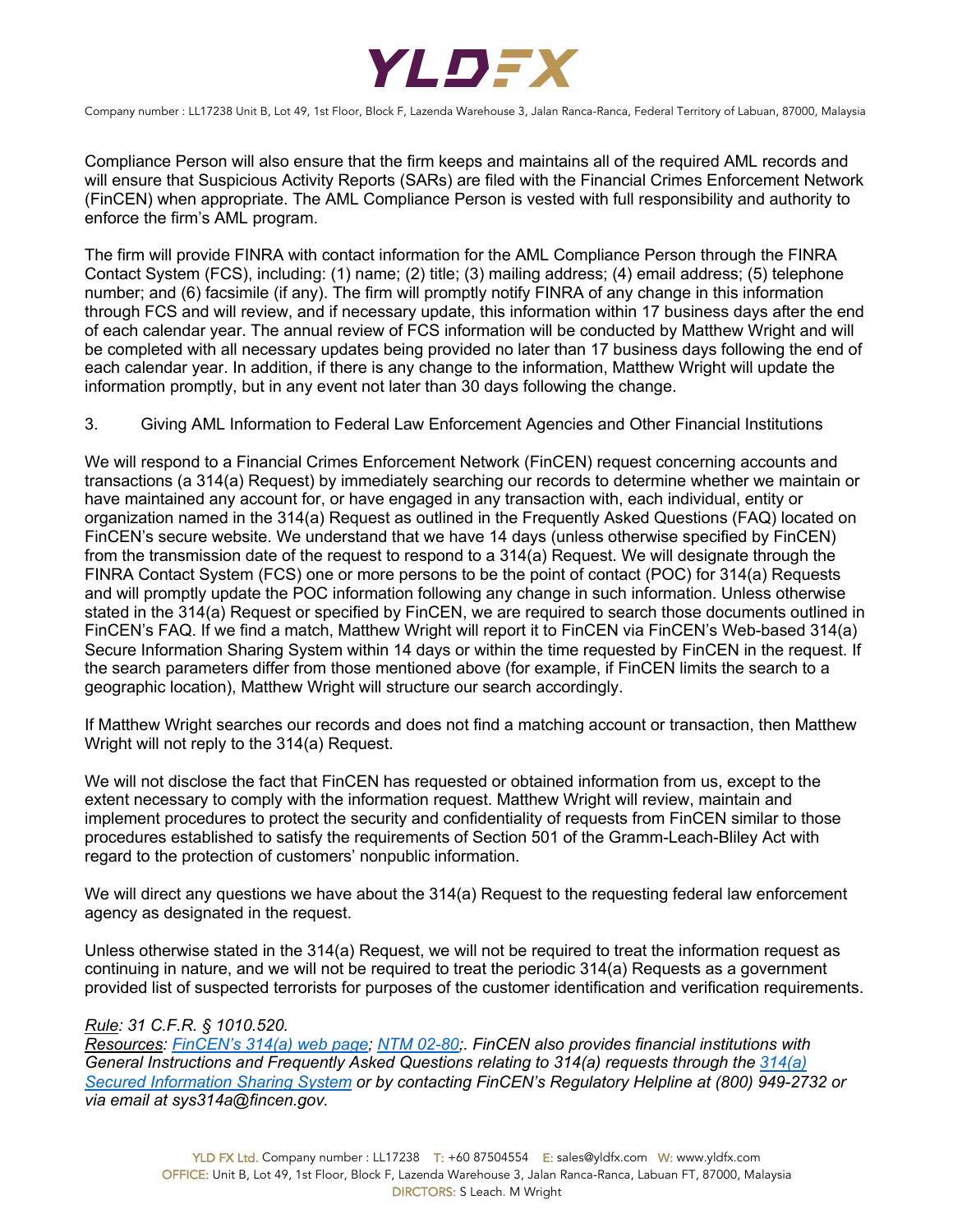

Grand Jury Subpoenas

We understand that the receipt of a grand jury subpoena concerning a customer does not in itself require that we file a Suspicious Activity Report (SAR). When we receive a grand jury subpoena, we will conduct a risk assessment of the customer subject to the subpoena as well as review the customer's account activity. If we uncover suspicious activity during our risk assessment and review, we will elevate that customer's risk assessment and file a SAR in accordance with the SAR filing requirements. We understand that none of our officers, employees or agents may directly or indirectly disclose to the person who is the subject of the subpoena its existence, its contents or the information we used to respond to it. To maintain the confidentiality of any grand jury subpoena we receive, we will process and maintain the subpoena. If we file a SAR after receiving a grand jury subpoena, the SAR will not contain any reference to the receipt or existence of the subpoena. The SAR will only contain detailed information about the facts and circumstances of the detected suspicious activity.

*Resources: FinCEN SAR Activity Review, Trends, Tips & Issues, Issue 10 (Grand Jury Subpoenas and Suspicious Activity Reporting) (5/2006)*.

Voluntary Information Sharing With Other Financial Institutions Under USA PATRIOT Act Section 314(b)

We will share information with other financial institutions regarding individuals, entities, organizations and countries for purposes of identifying and, where appropriate, reporting activities that we suspect may involve possible terrorist activity or money laundering. Matthew Wright will ensure that the firm files with FinCEN an initial notice before any sharing occurs and annual notices thereafter. We will use the notice form found at FinCEN's website. Before we share information with another financial institution, we will take reasonable steps to verify that the other financial institution has submitted the requisite notice to FinCEN, either by obtaining confirmation from the financial institution or by consulting a list of such financial institutions that FinCEN will make available. We understand that this requirement applies even to financial institutions *with which we are affiliated*, and that we will obtain the requisite notices from affiliates and follow all required procedures*.*

We will employ strict procedures both to ensure that only relevant information is shared and to protect the security and confidentiality of this information, for example, by segregating it from the firm's other books and records.

We also will employ procedures to ensure that any information received from another financial institution shall not be used for any purpose other than:

- Identifying and, where appropriate, reporting on money laundering or terrorist activities;
- Determining whether to establish or maintain an account, or to engage in a transaction; or
- Assisting the financial institution in complying with performing such activities.

# *Rules: 31 C.F.R. § 1010.540.*

*Resources: FinCEN Financial Institution Notification Form; FIN-2009-G002: Guidance on the Scope of Permissible Information Sharing Covered by Section 314(b) Safe Harbor of the USA PATRIOT Act (6/16/2009)*.

e. Joint Filing of SARs by Broker-Dealers and Other Financial Institutions

We will file joint SARs where evidence is present that is related to similar activities for an individual or entity. We will also share information about a particular suspicious transaction with any broker-dealer, as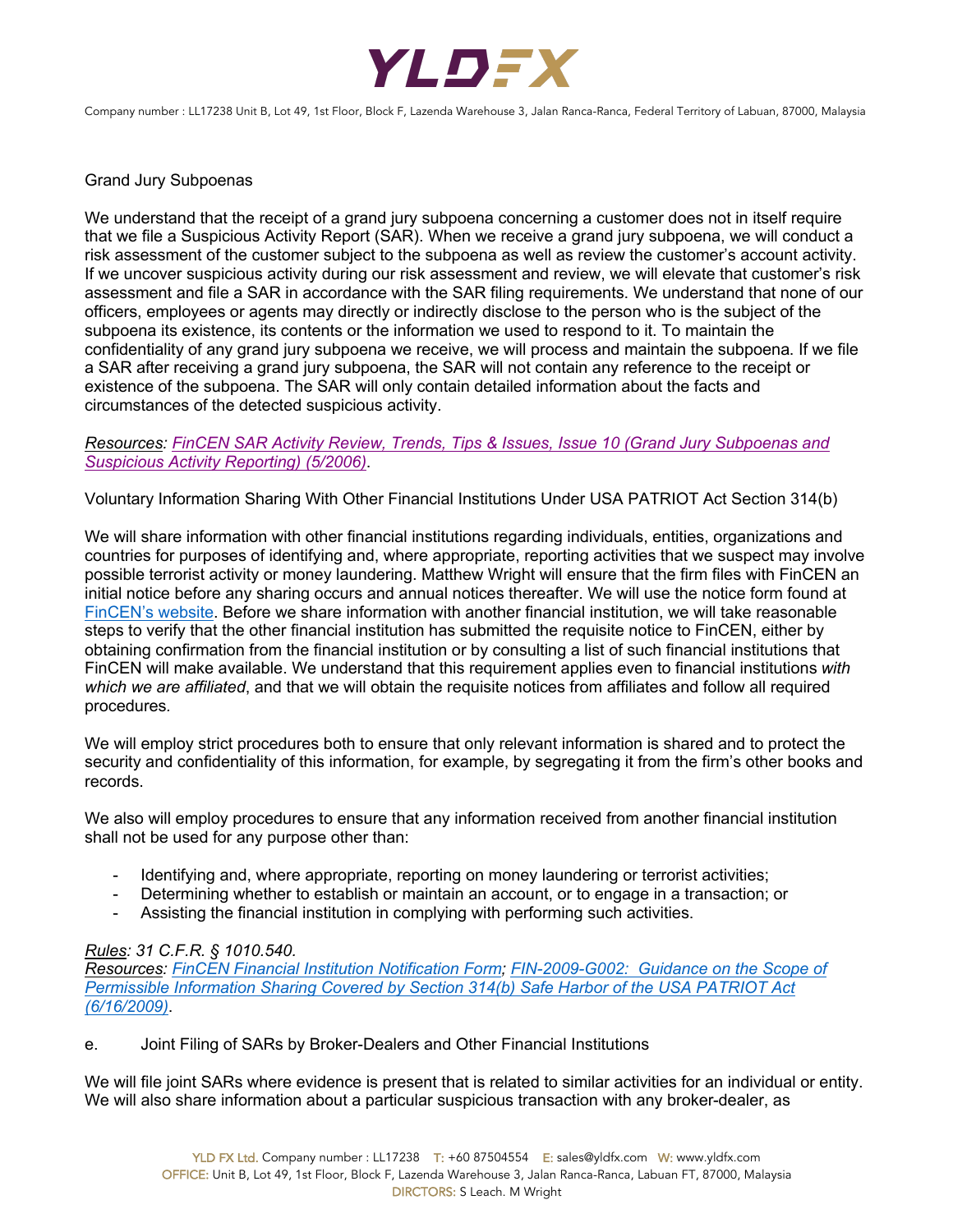

appropriate, involved in that particular transaction for purposes of determining whether we will file jointly a SAR.

We will share information about particular suspicious transactions with our clearing broker for purposes of determining whether we and our clearing broker will file jointly a SAR. In cases in which we file a joint SAR for a transaction that has been handled both by us and by the clearing broker, we may share with the clearing broker a copy of the filed SAR.

If we determine it is appropriate to jointly file a SAR, we understand that we cannot disclose that we have filed a SAR to any financial institution except the financial institution that is filing jointly. If we determine it is not appropriate to file jointly (*e.g.*, because the SAR concerns the other broker-dealer or one of its employees), we understand that we cannot disclose that we have filed a SAR to any other financial institution or insurance company.

*Rules: 31 C.F.R. § 1023.320; 31 C.F.R. § 1010.430; 31 C.F.R. § 1010.540. Resources:* FinCEN's BSA E-Filing System*.*

## Checking the Office of Foreign Assets Control Listings

Before opening an account, and on an ongoing basis, Matthew Wright will check to ensure that a customer does not appear on the SDN list or is not engaging in transactions that are prohibited by the economic sanctions and embargoes administered and enforced by OFAC. (*See* the OFAC website for the SDN list and listings of current sanctions and embargoes). Because the SDN list and listings of economic sanctions and embargoes are updated frequently, we will consult them on a regular basis and subscribe to receive any available updates when they occur. With respect to the SDN list, we may also access that list through various software programs to ensure speed and accuracy. *See also* FINRA's OFAC Search Tool that screens names against the SDN list. Matthew Wright will also review existing accounts against the SDN list and listings of current sanctions and embargoes when they are updated and he will document the review.

If we determine that a customer is on the SDN list or is engaging in transactions that are prohibited by the economic sanctions and embargoes administered and enforced by OFAC, we will reject the transaction and/or block the customer's assets and file a blocked assets and/or rejected transaction form with OFAC within 10 days. We will also call the OFAC Hotline at (800) 540-6322 immediately.

Our review will include customer accounts, transactions involving customers (including activity that passes through the firm such as wires) and the review of customer transactions that involve physical security certificates or application-based investments (*e.g.*, mutual funds).

# *Rules: 31 C.F.R. § 501.603; 31 C.F.R. § 501.604.*

*Resources: SEC AML Source Tool for Broker-Dealers, Item 12; OFAC Lists web page (including links to the SDN List and lists of sanctioned countries); FINRA's OFAC Search Tool. You can also subscribe to receive updates on the OFAC Subscription web page. See also the following OFAC forms: Report of Blocked Transactions Form; Report of Rejected Transactions Form; Annual Report of Blocked Property Form; and OFAC Guidance Regarding Foreign Assets Control Regulations for the Securities Industry.*

# Customer Identification Program

In addition to the information we must collect under FINRA Rules 2090 (Know Your Customer) and 2111 (Suitability) and the 4510 Series (Books and Records Requirements), and Securities Exchange Act of 1934 (Exchange Act) Rules 17a-3(a)(9) (Beneficial Ownership regarding Cash and Margin Accounts) and 17a-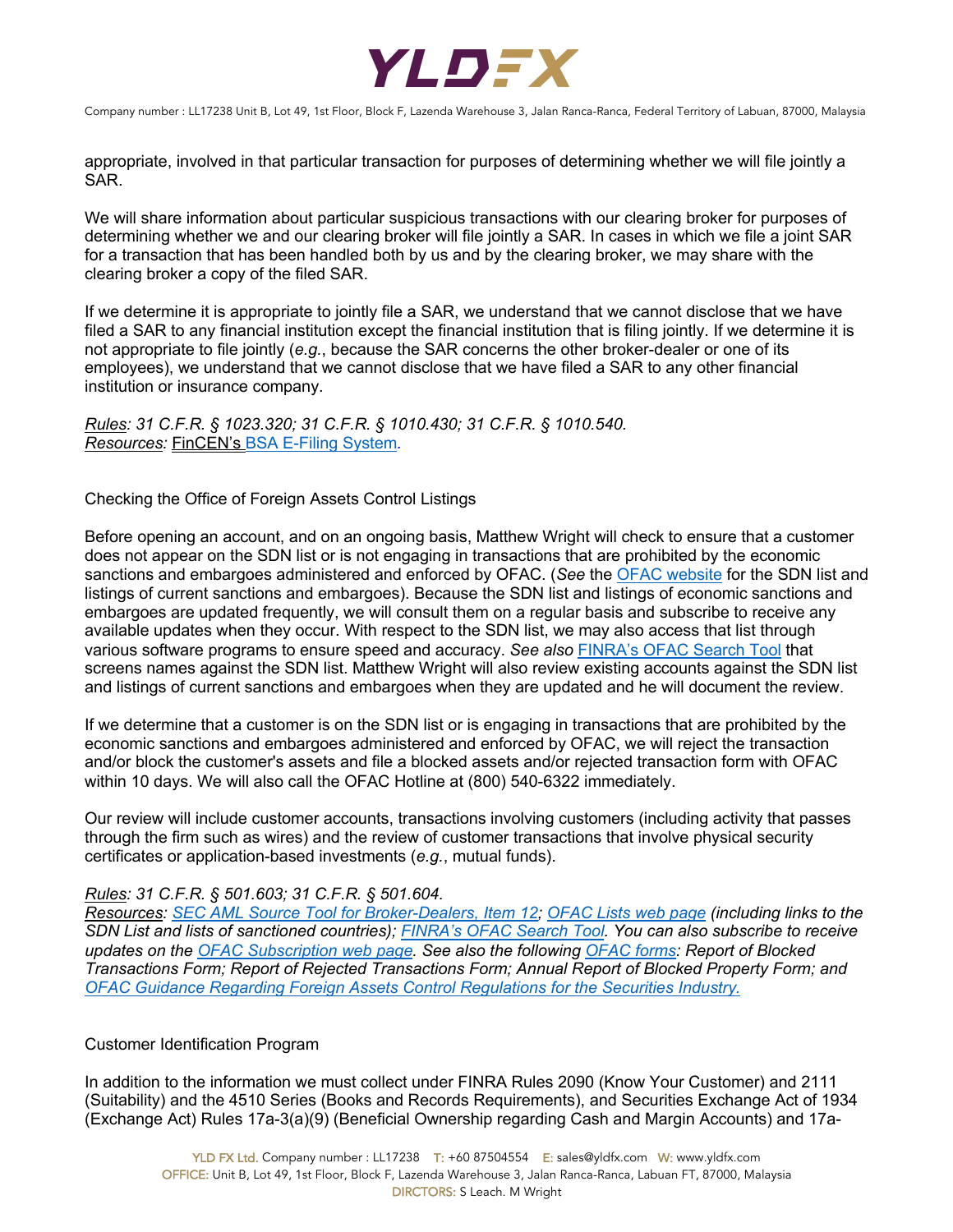

3(a)(17) (Customer Accounts), we have established, documented and maintained a written Customer Identification Program (CIP). We will collect certain minimum customer identification information from each customer who opens an account; utilize risk-based measures to verify the identity of each customer who opens an account; record customer identification information and the verification methods and results; provide the required adequate CIP notice to customers that we will seek identification information to verify their identities; and compare customer identification information with government-provided lists of suspected terrorists, once such lists have been issued by the government. *See* Section 5.g. (Notice to Customers) for additional information.

## Required Customer Information

*Prior* to opening an account, Matthew Wright will collect the following information for all accounts, if applicable, for any person, entity or organization that is opening a new account and whose name is on the account:

(1) the name;

(2) date of birth (for an individual);

(3) an address, which will be a residential or business street address (for an individual), or residential or business street address of next of kin or another contact individual (for an individual who does not have a residential or business street address), or a principal place of business, local office, or other physical location (for a person other than an individual);

or one or more of the following: a taxpayer identification number, passport number and country of issuance, alien identification card number, or number and country of issuance of any other government-issued document evidencing nationality or residence and bearing a photograph or other similar safeguard

When opening an account for a foreign business or enterprise that does not have an identification number, we will request alternative government-issued documentation certifying the existence of the business or enterprise.

# *Rule: 31 C.F.R. § 1023.220(a)(2)(i).*

#### Customers Who Refuse to Provide Information

If a potential or existing customer either refuses to provide the information described above when requested, or appears to have intentionally provided misleading information, our firm will not open a new account and, after considering the risks involved, close any existing account. In either case, our AML Compliance Person will be notified so that we can determine whether we should report the situation to FinCEN on a SAR.

#### Verifying Information

Based on the risk, and to the extent reasonable and practicable, we will ensure that we have a reasonable belief that we know the true identity of our customers by using risk-based procedures to verify and document the accuracy of the information we get about our customers. Matthew Wright will analyze the information we obtain to determine whether the information is sufficient to form a reasonable belief that we know the true identity of the customer (*e.g.*, whether the information is logical or contains inconsistencies).

We will verify customer identity through both documentary means only to ensure 100% compliance and zero deviation from the systems outcome to enable human influence. Additional documents will be requested should any tests fail to the point where the person or entity is able to pass all tests. In light of the increased instances of identity fraud, we will supplement the use of documentary evidence by using the nondocumentary means described below whenever necessary.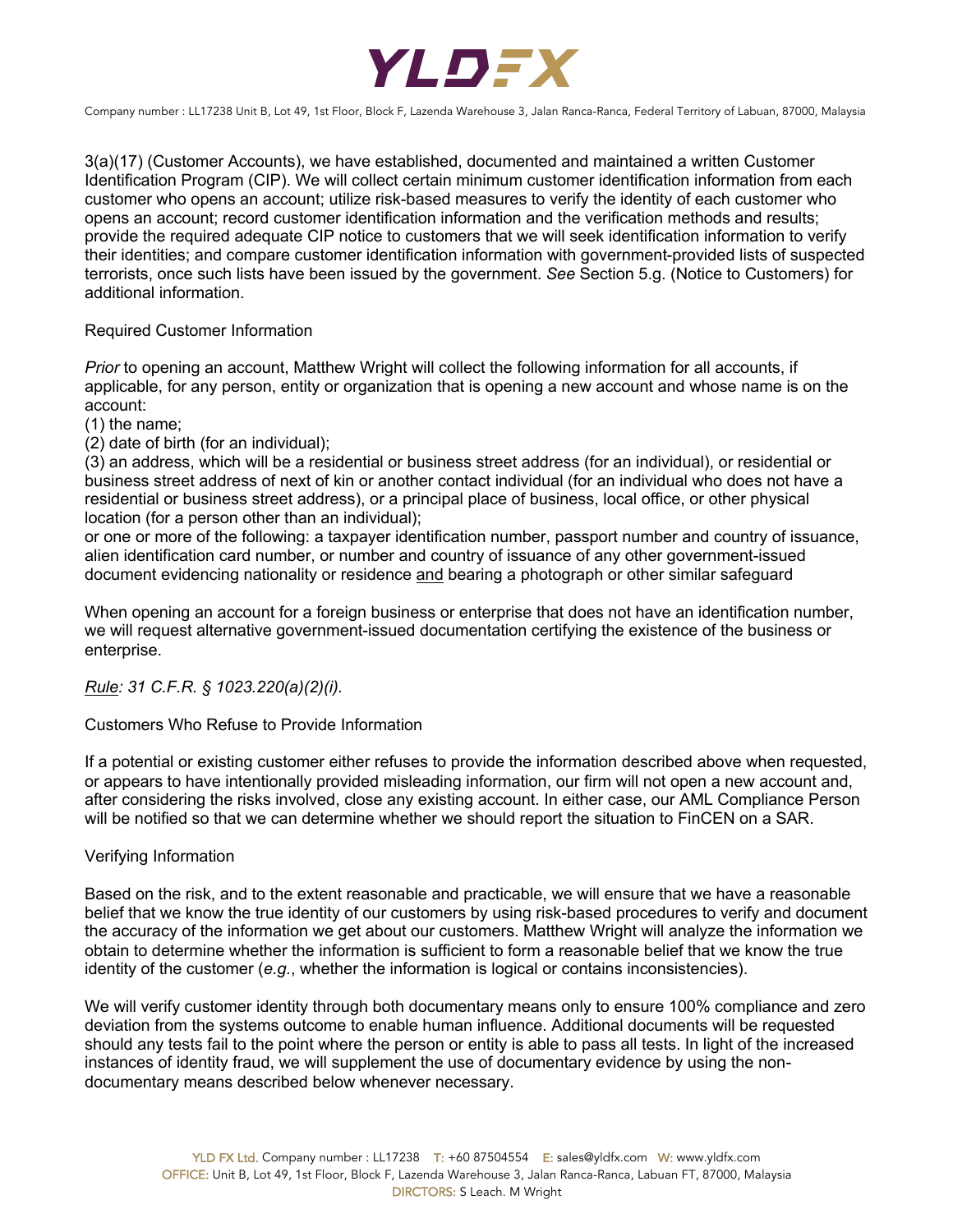

The primary verification partner used for all enquiries is ShiftiPro https://shuftipro.com

The following checks are completed for every account enquiry :

- 1. Document validity
- 2. Proof of Identity
- 3. Proof of Address
- 4. AML Checks against all known AML lists for SIP and PEP

Full details are available on the ShuftiPro website https://shuftipro.com/aml

Appropriate documents for verifying the identity of customers include the following:

For an individual, an unexpired government-issued identification evidencing nationality or residence and bearing a photograph or similar safeguard, such as a driver's license or passport; and

For a person other than an individual, documents showing the existence of the entity, such as certified articles of incorporation, a government-issued business license, a partnership agreement or a trust instrument.

We understand that we are not required to take steps to determine whether the document that the customer has provided to us for identity verification has been validly issued and that we may rely on a governmentissued identification as verification of a customer's identity. If, however, we note that the document shows some obvious form of fraud, we must consider that factor in determining whether we can form a reasonable belief that we know the customer's true identity.

We will verify the information within a reasonable time before or after the account is opened. Depending on the nature of the account and requested transactions, we may refuse to complete a transaction before we have verified the information, or in some instances when we need more time, we may, pending verification, restrict the types of transactions or dollar amount of transactions. If we find suspicious information that indicates possible money laundering, terrorist financing activity, or other suspicious activity, we will, after internal consultation with the firm's AML Compliance Person, file a SAR in accordance with applicable laws and regulations.

We recognize that the risk that we may not know the customer's true identity may be heightened for certain types of accounts, such as an account opened in the name of a corporation, partnership or trust that is created or conducts substantial business in a jurisdiction that has been designated by the U.S. as a primary money laundering jurisdiction, a terrorist concern, or has been designated as a non-cooperative country or territory. We will identify customers that pose a heightened risk of not being properly identified.

*Rule: 31 C.F.R. § 1023.220(a)(2)(ii).*

# Lack of Verification

When we cannot form a reasonable belief that we know the true identity of a customer, we will do the following: (1) not open an account; (2) impose terms under which a customer may conduct transactions while we attempt to verify the customer's identity; (3) close an account after attempts to verify a customer's identity fail; and (4) determine whether it is necessary to file a SAR in accordance with applicable laws and regulations.

*Rule: 31 C.F.R. § 1023.220(a)(2)(iii)*.

#### Recordkeeping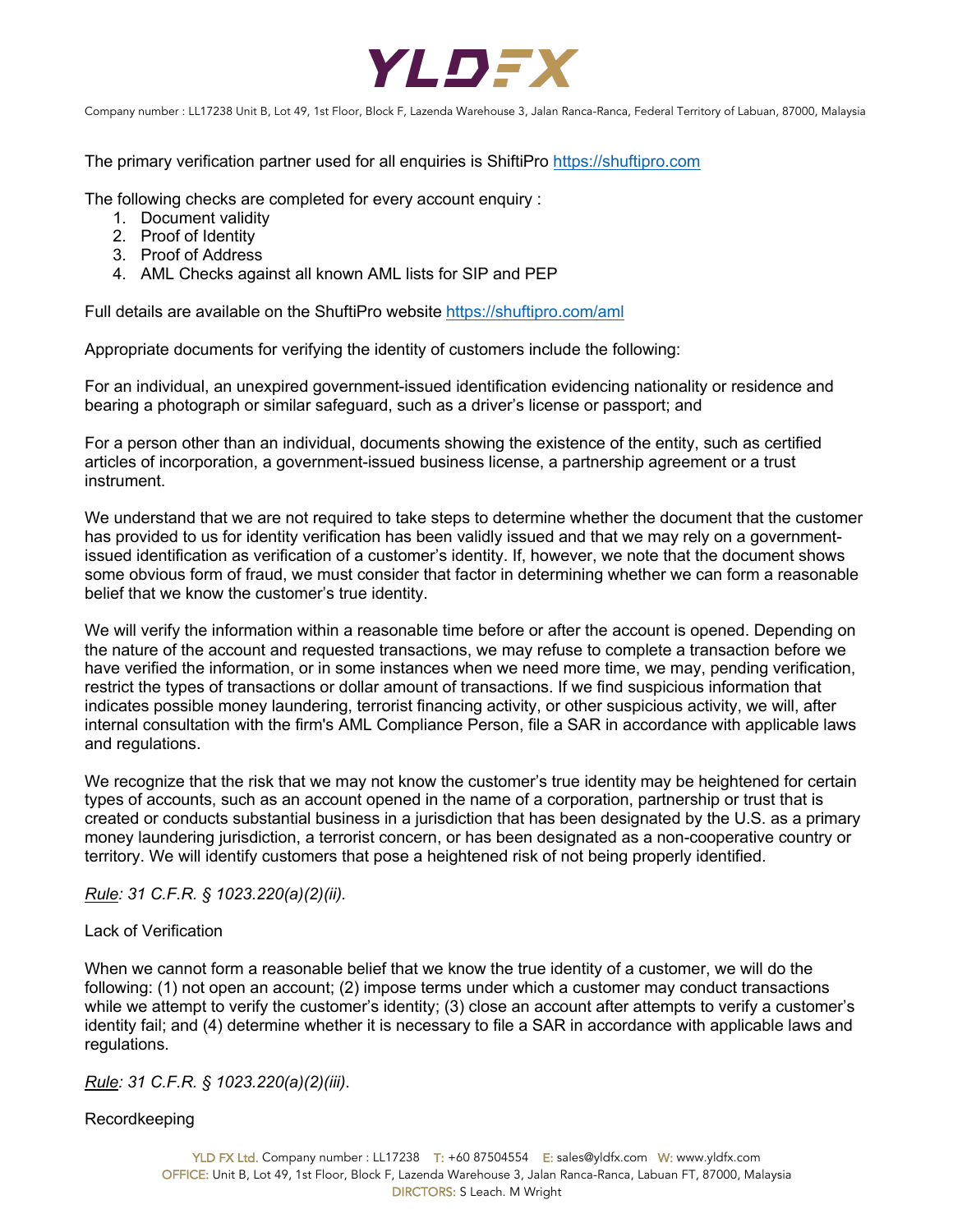

We will document our verification, including all identifying information provided by a customer, the methods used and results of verification, and the resolution of any discrepancies identified in the verification process. We will keep records containing a description of any document that we relied on to verify a customer's identity, noting the type of document, any identification number contained in the document, the place of issuance, and if any, the date of issuance and expiration date. With respect to non-documentary verification, we will retain documents that describe the methods and the results of any measures we took to verify the identity of a customer. We will also keep records containing a description of the resolution of each substantive discrepancy discovered when verifying the identifying information obtained. We will retain records of all identification information indefinitely after the account has been closed; we will retain records made about verification of the customer's identity indefinitely after the record is made.

*Rule: 31 C.F.R. § 1023.220(a)(3).*

Comparison with Government-Provided Lists of Terrorists

At such time as we receive notice that a federal government agency has issued a list of known or suspected terrorists and identified the list as a list for CIP purposes, we will, within a reasonable period of time after an account is opened (or earlier, if required by another federal law or regulation or federal directive issued in connection with an applicable list), determine whether a customer appears on any such list of known or suspected terrorists or terrorist organizations issued by any federal government agency and designated as such by Treasury in consultation with the federal functional regulators. We will follow all federal directives issued in connection with such lists.

We will continue to comply separately with OFAC rules prohibiting transactions with certain foreign countries or their nationals.

*Rule: 31 C.F.R. § 1023.220(a)(4). Resource: NTM 02-21, page 6, n.24.*

Notice to Customers

We will provide notice to customers by email from compliance@yldfx.com that the firm is requesting information from them to verify their identities, as required by federal law.

Important Information About Procedures for Opening a New Account

To help the government fight the funding of terrorism and money laundering activities, federal law requires all financial institutions to obtain, verify, and record information that identifies each person who opens an account.

What this means for you: When you open an account, we will ask for your name, address, date of birth and other information that will allow us to identify you. We may also ask to see your driver's license or other identifying documents. *Rule: 31 C.F.R. § 1023.220(a)(5).*

Reliance on Another Financial Institution for Identity Verification

We may, under the following circumstances, rely on the performance by another financial institution (including an affiliate) of some or all of the elements of our CIP with respect to any customer that is opening an account or has established an account or similar business relationship with the other financial institution to provide or engage in services, dealings or other financial transactions: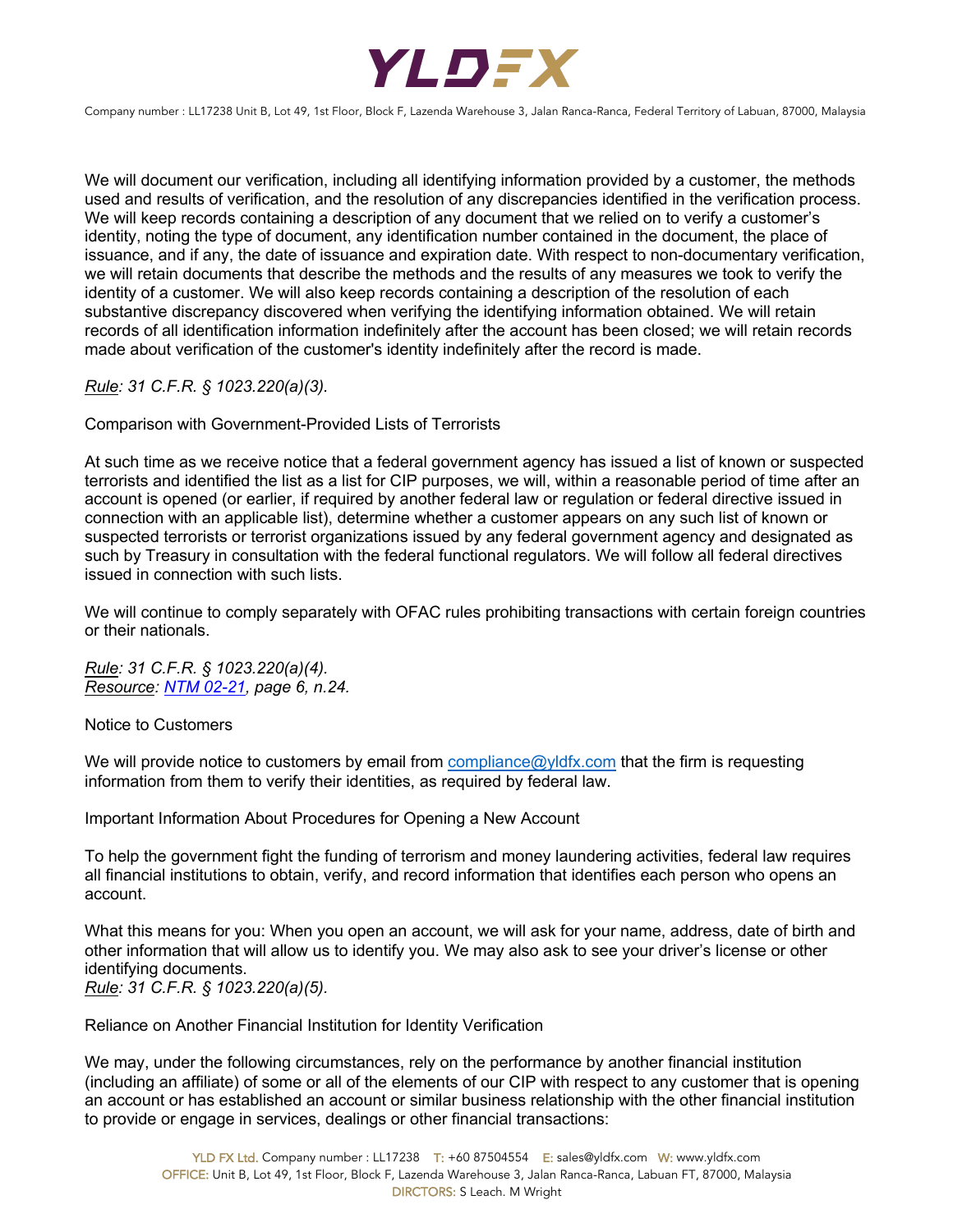

when such reliance is reasonable under the circumstances;

when the other financial institution is subject to a rule implementing the anti-money laundering compliance program requirements of 31 U.S.C. § 5318(h), and is regulated by a federal functional regulator; and when the other financial institution has entered into a contract with our firm requiring it to certify annually to us that it has implemented its anti-money laundering program and that it will perform (or its agent will perform) specified requirements of the customer identification program.

# *Rule: 31 C.F.R. § 1023.220(a)(6).*

*Resources: No-Action Letters to the Securities Industry and Financial Markets Association (SIFMA) (February 12, 2004; February 10, 2005; July 11, 2006; January 10, 2008; January 11, 2010; January 11, 2011; January 9, 2015; and December 12, 2016)). (The letters provide staff guidance regarding the extent to*  which a broker-dealer may rely on an investment adviser to conduct the required elements of the CIP rule, *prior to such adviser being subject to an AML rule.)*

# Customer Due Diligence Rule

In addition to the information collected under the written Customer Identification Program, FINRA Rules 2090 (Know Your Customer) and 2111 (Suitability) and the 4510 Series (Books and Records Requirements), and Securities Exchange Act of 1934 (Exchange Act) Rules 17a-3(a)(9) (Beneficial Ownership regarding Cash and Margin Accounts) and 17a-3(a)(17) (Customer Accounts), we have established, documented and maintained written policies and procedures reasonably designed to identify and verify beneficial owners of legal entity customers and comply with other aspects of the Customer Due Diligence (CDD) Rule. We will collect certain minimum CDD information from beneficial owners of legal entity customers.<sup>1</sup> We will understand the nature and purpose of customer relationships for the purpose of developing a customer risk profile. We will conduct ongoing monitoring to identify and report suspicious transactions, and, on a risk basis, maintain and update customer information.

# Identification and Verification of Beneficial Owners

At the time of opening an account for a legal entity customer, Matthew Wright will identify any individual that is a beneficial owner of the legal entity customer by identifying any individuals who directly or indirectly own 25% or more of the equity interests of the legal entity customer, and any individual with significant responsibility to control, manage, or direct a legal entity customer. The following information will be collected for each beneficial owner:

(1) the name;

(2) date of birth (for an individual);

(3) an address, which will be a residential or business street address (for an individual), or an Army Post Office (APO) or Fleet Post Office (FPO) box number, or residential or business street address of next of kin or another contact individual (for an individual who does not have a residential or business street address); and

(4) an identification number or one or more of the following: a passport number and country of issuance, or other similar identification number, such as an alien identification card number, or number and country of issuance of any other government-issued document evidencing nationality or residence and bearing a photograph or other similar safeguard

For verification, we will describe any document relied on (noting the type, any identification number, place of issuance and, if any, date of issuance and expiration).

*Rules: 31 C.F.R. § 1010.230(b); 31 C.F.R. § 1023.210(b)(5).*

 $1$  Beneficial owners and legal entity customers as defined by the CDD Rule.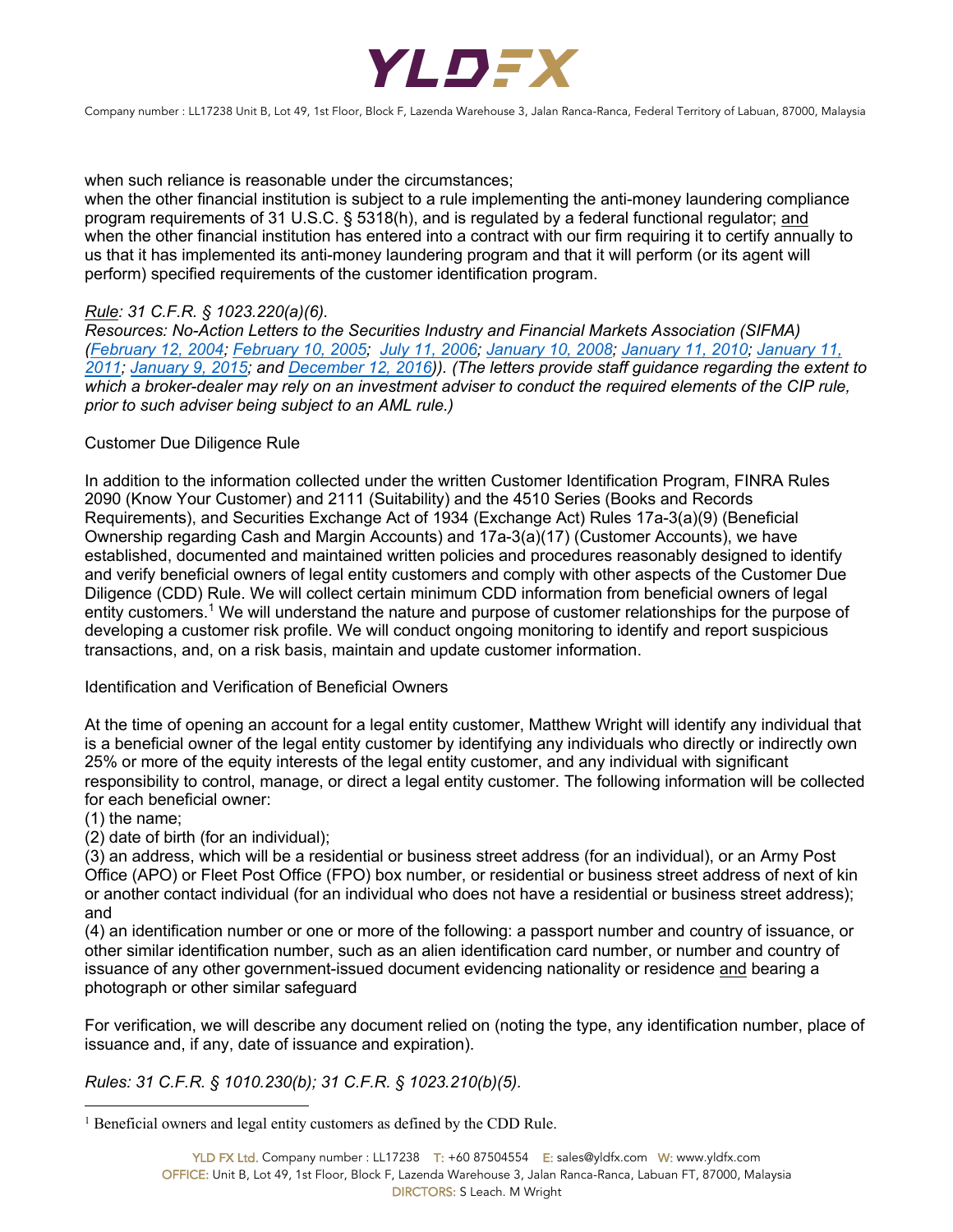

*Resources: FIN-2016-G003: Frequently Asked Questions Regarding Customer Due Diligence Requirements for Financial Institutions (7/19/2016); Regulatory Notice 17-40.*

Understanding the Nature and Purpose of Customer Relationships

We will understand the nature and purpose of customer relationships for the purpose of developing a customer risk profile through the following methods [*describe*].

*Depending on the facts and circumstances, a customer risk profile may include such information as:*

*The type of customer; The account or service being offered; The customer's income; The customer's net worth; The customer's domicile; The customer's principal occupation or business; and In the case of existing customers, the customer's history of activity.*

*Rules: 31 C.F.R. § 1010.230; 31 C.F.R. § 1023.210(b)(5)(i); FINRA Rule 3310. Resources: FIN-2016-G003: Frequently Asked Questions Regarding Customer Due Diligence Requirements for Financial Institutions (7/19/2016); Regulatory Notice 17-40; Regulatory Notice 18-19.*

Conducting Ongoing Monitoring to Identify and Report Suspicious Transactions

We will conduct ongoing monitoring to identify and report suspicious transactions and, on a risk basis, maintain and update customer information, including information regarding the beneficial ownership of legal entity customers, using the customer risk profile as a baseline against which customer activity is assessed for suspicious transaction reporting. Our suspicious activity monitoring procedures are detailed within Section 11 (Monitoring Accounts for Suspicious Activity).

*Rules: 31 C.F.R. § 1010.230; 31 C.F.R. § 1023.210(b)(5)(ii); FINRA Rule 3310. Resources: FIN-2016-G003: Frequently Asked Questions Regarding Customer Due Diligence Requirements for Financial Institutions (7/19/2016); Regulatory Notice 17-40; Regulatory Notice 18-19.*

Correspondent Accounts for Foreign Shell Banks

Detecting and Closing Correspondent Accounts of Foreign Shell Banks

We will identify foreign bank accounts and any such account that is a correspondent account (any account that is established for a foreign bank to receive deposits from, or to make payments or other disbursements on behalf of, the foreign bank, or to handle other financial transactions related to such foreign bank) for foreign shell banks. Upon finding or suspecting such accounts, firm employees will notify the AML Compliance Person, who will terminate any verified correspondent account for a foreign shell bank. We will also terminate any correspondent account that we have determined is not maintained by a foreign shell bank but is being used to provide services to such a shell bank. We will exercise caution regarding liquidating positions in such accounts and take reasonable steps to ensure that no new positions are established in these accounts during the termination period. We will terminate any correspondent account for which we have not obtained the information described in Appendix A of the regulations regarding shell banks within the time periods specified in those regulations.

*Rule: 31 C.F.R. § 1010.630; 31 C.F.R. § 1010.605.*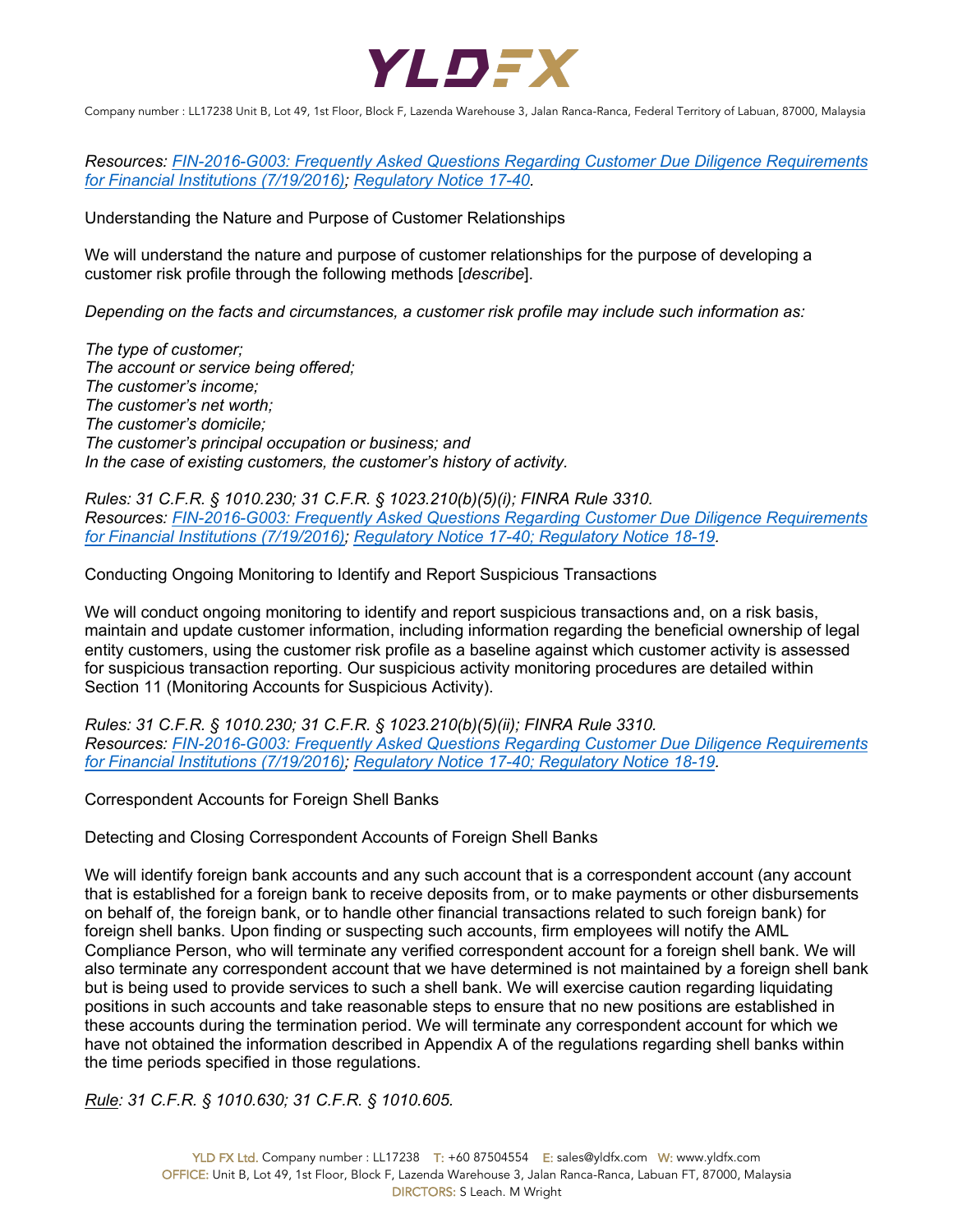

## **Certifications**

We will require our foreign bank account holders to identify the owners of the foreign bank if it is not publicly traded and is authorized and has agreed to act as agent for acceptance of legal process, and an assurance that the foreign bank is not a shell bank nor is it facilitating activity of a shell bank. In lieu of this information the foreign bank may submit the Certification Regarding Correspondent Accounts For Foreign Banks provided in the BSA regulations. We will re-certify when we believe that the information is no longer accurate or at least once every three years.

# *Rule: 31 C.F.R. § 1010.630(b).*

*Resources: FinCEN's Chapter X web page; Certification Regarding Correspondent Accounts for Foreign Banks; Recertification Regarding Correspondent Accounts for Foreign Banks; FIN-2006-G003: Frequently Asked Questions: Foreign Bank Recertifications under 31 C.F.R. § 103.77 (2/3/2006).*

Due Diligence and Enhanced Due Diligence Requirements for Correspondent Accounts of Foreign Financial Institutions

Due Diligence for Correspondent Accounts of Foreign Financial Institutions

We will conduct an inquiry to determine whether a foreign financial institution has a correspondent account established, maintained, administered or managed by the firm.

If we have correspondent accounts for foreign financial institutions, we will assess the money laundering risk posed, based on a consideration of relevant risk factors. We can apply all or a subset of these risk factors depending on the nature of the foreign financial institutions and the relative money laundering risk posed by such institutions.

The relevant risk factors can include:

- 1. The nature of the foreign financial institution's business and the markets it serves;
- 2. The type, purpose and anticipated activity of such correspondent account;
- 3. The nature and duration of the firm's relationship with the foreign financial institution and its affiliates;
- 4. The anti-money laundering and supervisory regime of the jurisdiction that issued the foreign financial institution's charter or license and, to the extent reasonably available, the jurisdiction in which any company that is an owner of the foreign financial institution is incorporated or chartered; and
- 5. Information known or reasonably available to the covered financial institution about the foreign financial institution's anti-money laundering record.

In addition, our due diligence program will consider additional factors that have not been enumerated above when assessing foreign financial institutions that pose a higher risk of money laundering.

We will apply our risk-based due diligence procedures and controls to each financial foreign institution correspondent account on an ongoing basis. This includes periodically reviewing the activity of each foreign financial institution correspondent sufficient to ensure whether the nature and volume of account activity is generally consistent with the information regarding the purpose and expected account activity and to ensure that the firm can adequately identify suspicious transactions. Ordinarily, we will not conduct this periodic review by scrutinizing every transaction taking place within the account. One procedure we may use instead is to use any account profiles for our correspondent accounts (to the extent we maintain these) that we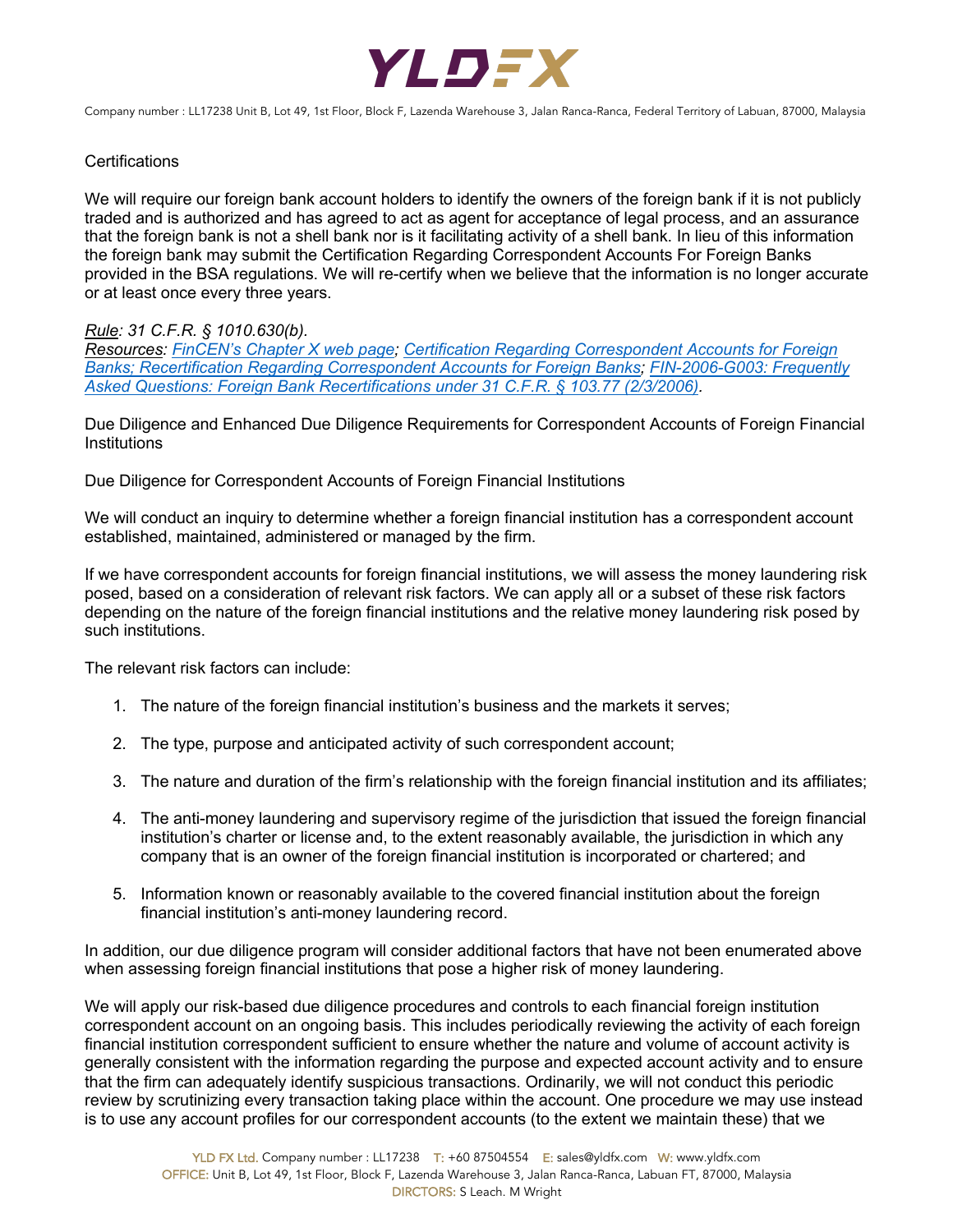

ordinarily use to anticipate how the account might be used and the expected volume of activity to help establish baselines for detecting unusual activity.

*Rule: 31 C.F.R. § 1010.610(a).*

*Resource: FIN-2006-G009: Application of the Regulations Requiring Special Due Diligence Programs for Certain Foreign Accounts to the Securities and Futures Industries (5/10/2006).* 

## Enhanced Due Diligence

We will assess any correspondent accounts for foreign financial institutions to determine whether they are correspondent accounts that have been established, maintained, administered or managed for any foreign bank that operates under:

(1) an offshore banking license;

(2) a banking license issued by a foreign country that has been designated as non-cooperative with international anti-money laundering principles or procedures by an intergovernmental group or organization of which the United States is a member and with which designation the U.S. representative to the group or organization concurs; or

(3) a banking license issued by a foreign country that has been designated by the Secretary of the Treasury as warranting special measures due to money laundering concerns.

If we determine that we have any correspondent accounts for these specified foreign banks, we will perform enhanced due diligence on these correspondent accounts. The enhanced due diligence that we will perform for each correspondent account will include, at a minimum, procedures to take reasonable steps to:

(1) conduct enhanced scrutiny of the correspondent account to guard against money laundering and to identify and report any suspicious transactions. Such scrutiny will not only reflect the risk assessment that is described in Section 8.a. above, but will also include procedures to, as appropriate:

(i) obtain (*e.g.,* using a questionnaire) and consider information related to the foreign bank's AML program to assess the extent to which the foreign bank's correspondent account may expose us to any risk of money laundering;

(ii) monitor transactions to, from or through the correspondent account in a manner reasonably designed to detect money laundering and suspicious activity (this monitoring may be conducted manually or electronically and may be done on an individual account basis or by product activity); and

(iii) obtain information from the foreign bank about the identity of any person with authority to direct transactions through any correspondent account that is a payable-through account (a correspondent account maintained for a foreign bank through which the foreign bank permits its customer to engage, either directly or through a subaccount, in banking activities) and the sources and beneficial owners of funds or other assets in the payable-through account.

(2) determine whether the foreign bank maintains correspondent accounts for other foreign banks that enable those other foreign banks to gain access to the correspondent account under review and, if so, to take reasonable steps to obtain information to assess and mitigate the money laundering risks associated with such accounts, including, as appropriate, the identity of those other foreign banks; and

(3) if the foreign bank's shares are not publicly traded, determine the identity of each owner and the nature and extent of each owner's ownership interest. We understand that for purposes of determining a private foreign bank's ownership, an "owner" is any person who directly or indirectly owns, controls or has the power to vote 10 percent or more of any class of securities of a foreign bank. We also understand that members of the same family shall be considered to be one person.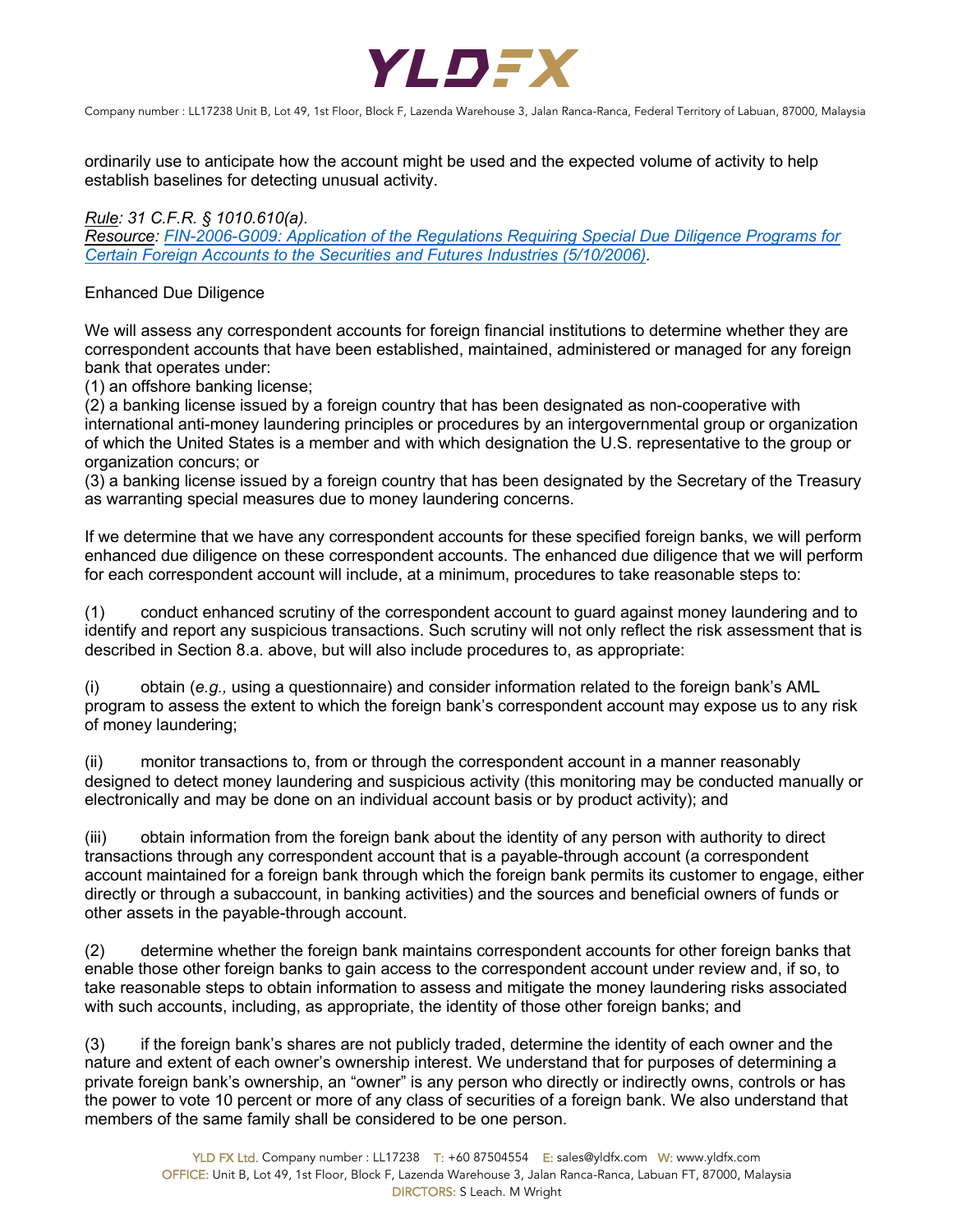

*Rule: 31 C.F.R. § 1010.610(b); 31 C.F.R. § 1010.610(c).*

Special Procedures When Due Diligence or Enhanced Due Diligence Cannot Be Performed

In the event there are circumstances in which we cannot perform appropriate due diligence with respect to a correspondent account, we will determine, at a minimum, whether to refuse to open the account, suspend transaction activity, file a SAR, close the correspondent account and/or take other appropriate action.

*Rule: 31 C.F.R. § 1010.610(d).*

Due Diligence and Enhanced Due Diligence Requirements for Private Banking Accounts/Senior Foreign Political Figures

We do not open or maintain private banking accounts*.*

*Rule: 31 C.F.R. § 1010.620. Resources: Guidance on Enhanced Scrutiny for Transactions that May Involve the Proceeds of Foreign Official Corruption (1/1/2001); FIN-2008-G005: Guidance to Financial Institutions on Filing Suspicious Activity Reports regarding the Proceeds of Political Corruption (4/17/2008).* 

Compliance with FinCEN's Issuance of Special Measures Against Foreign Jurisdictions, Financial Institutions or International Transactions of Primary Money Laundering Concern

We do not maintain any accounts (including correspondent accounts) with any foreign jurisdiction or financial institution. However, if FinCEN issues a final rule imposing a special measure against one or more foreign jurisdictions or financial institutions, classes of international transactions or types of accounts deeming them to be of primary money laundering concern, we understand that we must read FinCEN's final rule and follow any prescriptions or prohibitions contained in that rule.

We understand that we have an ongoing obligation to take reasonable steps to identify all correspondent account services our correspondent accountholders may directly or indirectly provide to the Specified Banks.

*Rules: 31 C.F.R. §§ 1010.651, 1010.653, 1010.655, 1010.658, 1010.659, 1010.660. Resources: Section 311 – Special Measures (for information on all special measures issued by FinCEN); NTM 07-17; NTM 06-41.* 

Monitoring Accounts for Suspicious Activity

We will monitor account activity for unusual size, volume, pattern or type of transactions, taking into account risk factors and red flags that are appropriate to our business.

We will conduct and document reviews of activity that our monitoring system detects. The AML Compliance Person or his or her designee will conduct an appropriate investigation and review relevant information from internal or third-party sources before a SAR is filed.

*Rules: 31 C.F.R. § 1023.320; FINRA Rule 3310. Resource:*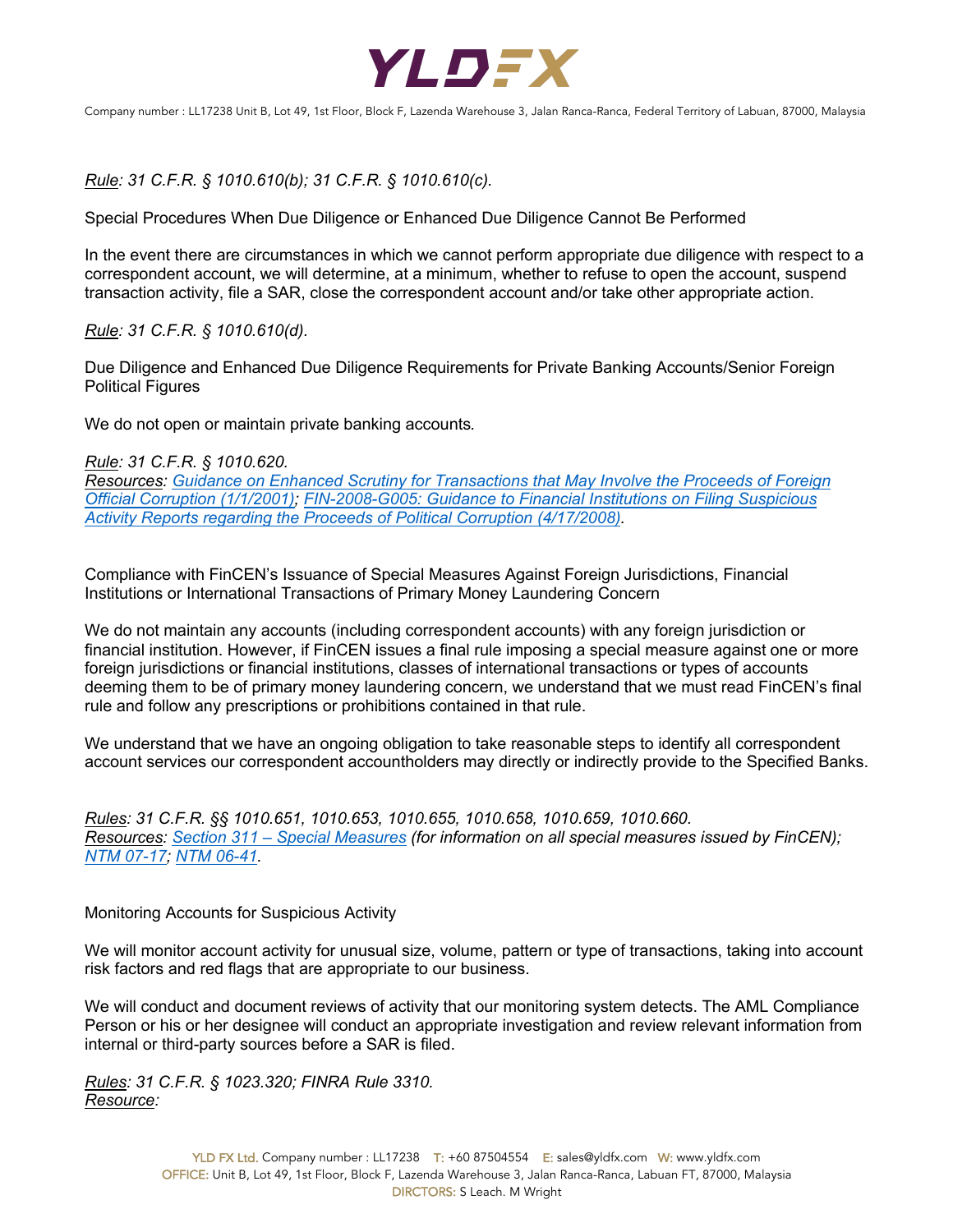

Emergency Notification to Law Enforcement by Telephone

In situations involving violations that require immediate attention, such as terrorist financing or ongoing money laundering schemes, we will immediately call an appropriate law enforcement authority. If a customer or company appears on OFAC's SDN list, we will call the OFAC Hotline at (800) 540-6322. Other contact numbers we will use are: FinCEN's Financial Institutions Hotline ((866) 556-3974) (especially to report transactions relating to terrorist activity), (to voluntarily report such violations to the SEC in addition to contacting the appropriate law enforcement authority). If we notify the appropriate law enforcement authority of any such activity, we must still file a timely a SAR.

Although we are not required to, in cases where we have filed a SAR that may require immediate attention by the SEC, we may contact the SEC via the SEC SAR Alert Message Line at (202) 551-SARS (7277) to alert the SEC about the filing. We understand that calling the SEC SAR Alert Message Line does not alleviate our obligations to file a SAR or notify an appropriate law enforcement authority.

*Rule: 31 C.F.R. § 1023.320. Resources*: *FinCEN's website*; *OFAC web page*; *NTM 02-21; NTM 02-47.*

Red Flags

Red flags that signal possible money laundering or terrorist financing include, but are not limited to:

Customers – Insufficient or Suspicious Information

- Provides unusual or suspicious identification documents that cannot be readily verified.
- Reluctant to provide complete information about nature and purpose of business, prior banking relationships, anticipated account activity, officers and directors or business location.
- Refuses to identify a legitimate source for funds or information is false, misleading or substantially incorrect.
- Background is questionable or differs from expectations based on business activities.
- Customer with no discernable reason for using the firm's service.

Efforts to Avoid Reporting and Recordkeeping

- Reluctant to provide information needed to file reports or fails to proceed with transaction.
- Tries to persuade an employee not to file required reports or not to maintain required records.
- "Structures" deposits, withdrawals or purchase of monetary instruments below a certain amount to avoid reporting or recordkeeping requirements.
- Unusual concern with the firm's compliance with government reporting requirements and firm's AML policies.

Certain Funds Transfer Activities

• Wire transfers to/from financial secrecy havens or high-risk geographic location without an apparent business reason.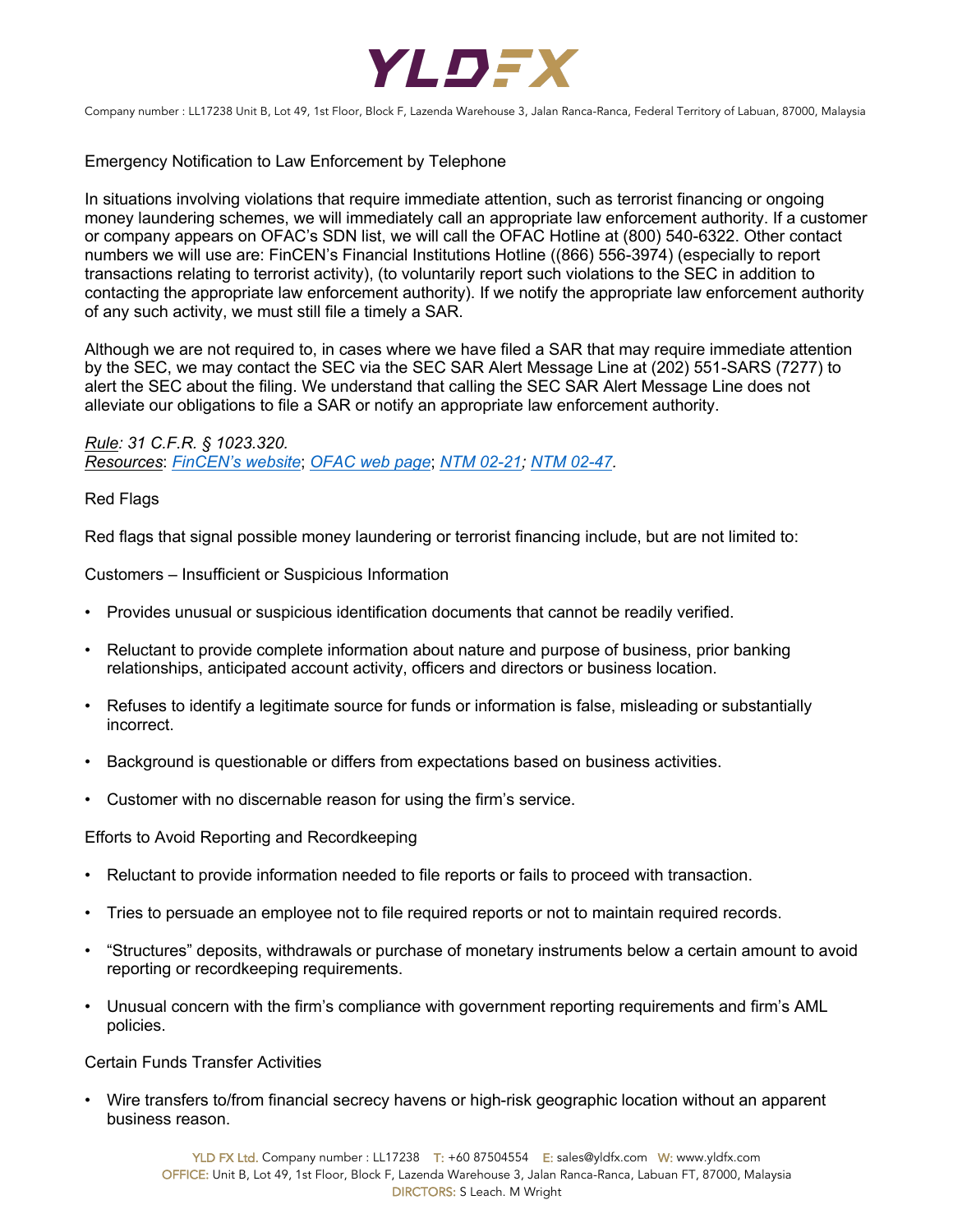

- Many small, incoming wire transfers or deposits made using checks and money orders. Almost immediately withdrawn or wired out in manner inconsistent with customer's business or history. May indicate a Ponzi scheme.
- Wire activity that is unexplained, repetitive, unusually large or shows unusual patterns or with no apparent business purpose.

Certain Deposits or Dispositions of Physical Certificates

- Physical certificate is titled differently than the account.
- Physical certificate does not bear a restrictive legend, but based on history of the stock and/or volume of shares trading, it should have such a legend.
- Customer's explanation of how he or she acquired the certificate does not make sense or changes.
- Customer deposits the certificate with a request to journal the shares to multiple accounts, or to sell or otherwise transfer ownership of the shares.

#### Certain Securities Transactions

- Customer engages in prearranged or other non-competitive trading, including wash or cross trades of illiquid securities.
- Two or more accounts trade an illiquid stock suddenly and simultaneously.
- Customer journals securities between unrelated accounts for no apparent business reason.
- Customer has opened multiple accounts with the same beneficial owners or controlling parties for no apparent business reason.
- •.Customer transactions include a pattern of receiving stock in physical form or the incoming transfer of shares, selling the position and wiring out proceeds.
- Customer's trading patterns suggest that he or she may have inside information.

Transactions Involving Penny Stock Companies

- Company has no business, no revenues and no product.
- Company has experienced frequent or continuous changes in its business structure.
- Officers or insiders of the issuer are associated with multiple penny stock issuers.
- Company undergoes frequent material changes in business strategy or its line of business.
- Officers or insiders of the issuer have a history of securities violations.
- Company has not made disclosures in SEC or other regulatory filings.
- Company has been the subject of a prior trading suspension.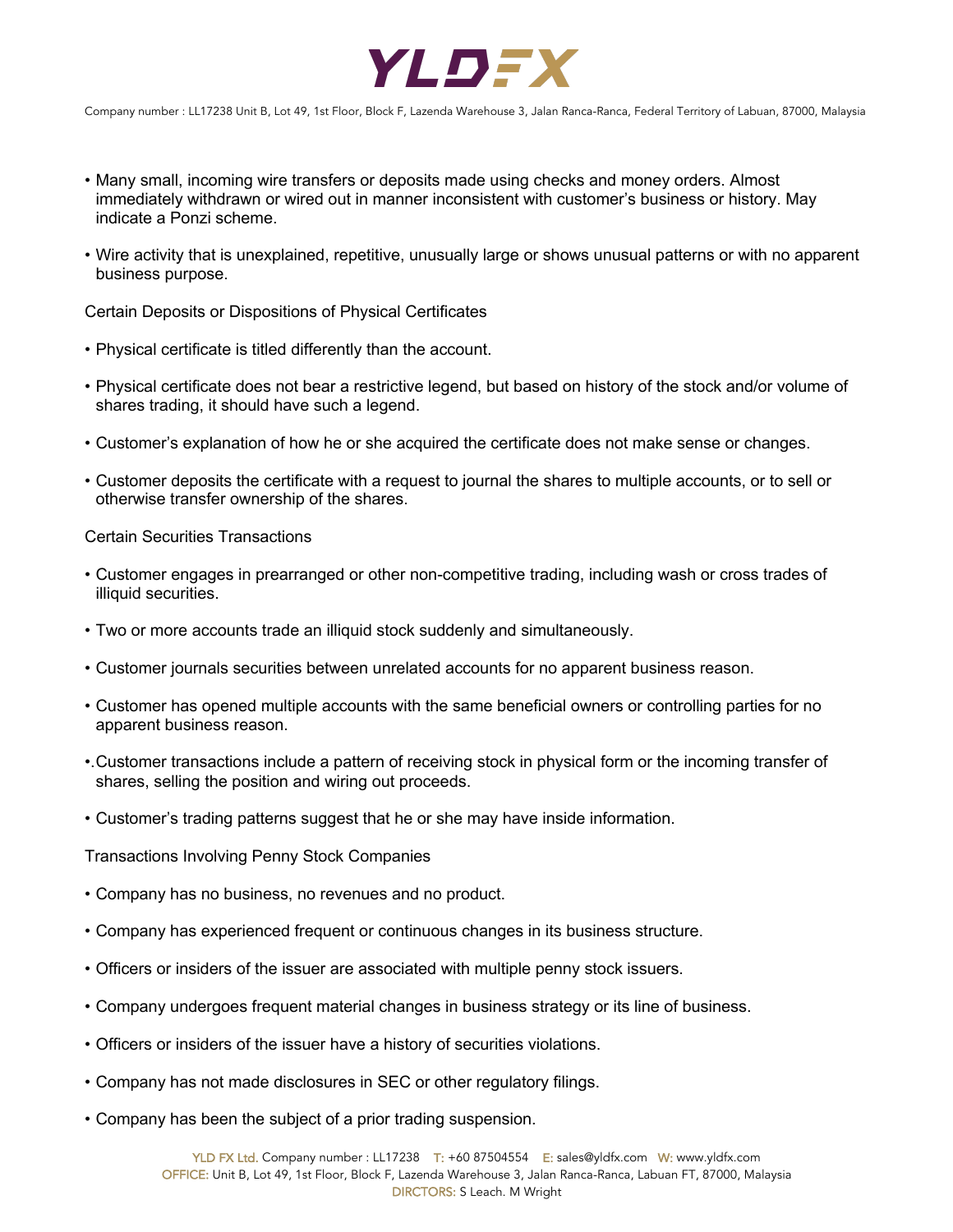

Transactions Involving Insurance Products

- Cancels an insurance contract and directs funds to a third party.
- Structures withdrawals of funds following deposits of insurance annuity checks signaling an effort to avoid BSA reporting requirements.
- Rapidly withdraws funds shortly after a deposit of a large insurance check when the purpose of the fund withdrawal cannot be determined.
- Cancels annuity products within the free look period which, although could be legitimate, may signal a method of laundering funds if accompanied with other suspicious indicia.
- Opens and closes accounts with one insurance company then reopens a new account shortly thereafter with the same insurance company, each time with new ownership information.
- Purchases an insurance product with no concern for investment objective or performance.
- Purchases an insurance product with unknown or unverifiable sources of funds, such as cash, official checks or sequentially numbered money orders.

Activity Inconsistent With Business

- Transactions patterns show a sudden change inconsistent with normal activities.
- Unusual transfers of funds or journal entries among accounts without any apparent business purpose.
- Maintains multiple accounts, or maintains accounts in the names of family members or corporate entities with no apparent business or other purpose.
- Appears to be acting as an agent for an undisclosed principal, but is reluctant to provide information.

Other Suspicious Customer Activity

- Unexplained high level of account activity with very low levels of securities transactions.
- Funds deposits for purchase of a long-term investment followed shortly by a request to liquidate the position and transfer the proceeds out of the account.
- Law enforcement subpoenas.
- Large numbers of securities transactions across a number of jurisdictions.
- Buying and selling securities with no purpose or in unusual circumstances (*e.g.*, churning at customer's request).
- Payment by third-party check or money transfer without an apparent connection to the customer.
- Payments to third-party without apparent connection to customer.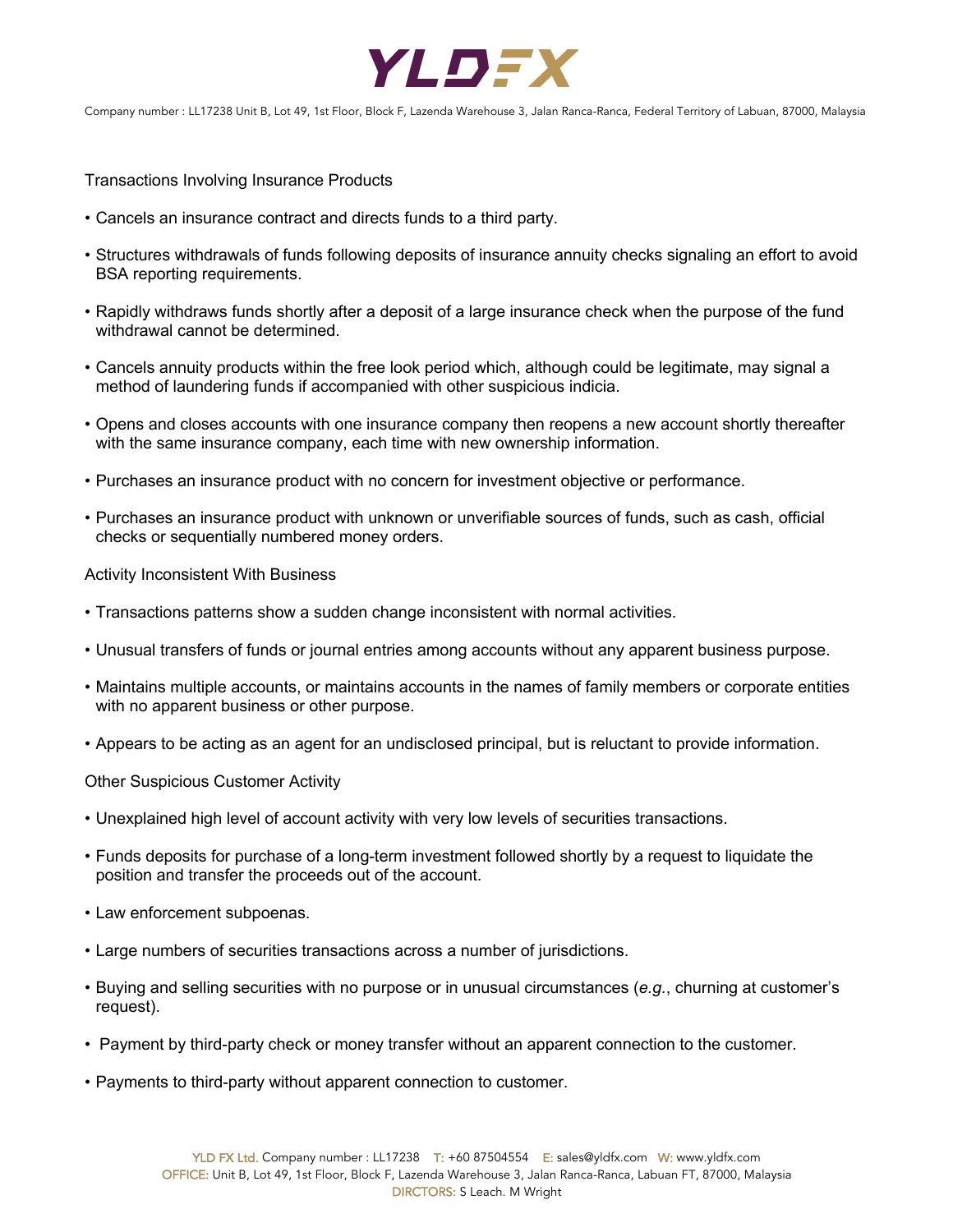

• No concern regarding the cost of transactions or fees (*i.e.*, surrender fees, higher than necessary commissions, etc.).

Responding to Red Flags and Suspicious Activity

When an employee of the firm detects any red flag, or other activity that may be suspicious, he or she will notify Matthew Wright. Under the direction of the AML Compliance Person, the firm will determine whether or not and how to further investigate the matter. This may include gathering additional information internally or from third-party sources, contacting the government, freezing the account and/or filing a SAR.

*Rule: 31 C.F.R. § 1023.320. Resources: FinCEN's BSA E-Filing System.*

Filing a SAR

We will file SARs with FinCEN for any transactions (including deposits and transfers) conducted or attempted by, at or through our firm involving \$5,000 or more of funds or assets (either individually or in the aggregate) where we know, suspect or have reason to suspect:

(1) the transaction involves funds derived from illegal activity or is intended or conducted in order to hide or disguise funds or assets derived from illegal activity as part of a plan to violate or evade federal law or regulation or to avoid any transaction reporting requirement under federal law or regulation;

(2) the transaction is designed, whether through structuring or otherwise, to evade any requirements of the BSA regulations;

(3) the transaction has no business or apparent lawful purpose or is not the sort in which the customer would normally be expected to engage, and after examining the background, possible purpose of the transaction and other facts, we know of no reasonable explanation for the transaction; or

(4) the transaction involves the use of the firm to facilitate criminal activity.

We will also file a SAR and notify the appropriate law enforcement authority in situations involving violations that require immediate attention, such as terrorist financing or ongoing money laundering schemes. In addition, although we are not required to, we may contact that SEC in cases where a SAR we have filed may require immediate attention by the SEC. We also understand that, even if we notify a regulator of a violation, unless it is specifically covered by one of the exceptions in the SAR rule, we must file a SAR reporting the violation.

We may file a voluntary SAR for any suspicious transaction that we believe is relevant to the possible violation of any law or regulation but that is not required to be reported by us under the SAR rule. It is our policy that all SARs will be reported regularly to the Board of Directors and appropriate senior management, with a clear reminder of the need to maintain the confidentiality of the SAR.

We will report suspicious transactions by completing a SAR, and we will collect and maintain supporting documentation as required by the BSA regulations. We will file a SAR-SF no later than 30 calendar days after the date of the initial detection of the facts that constitute a basis for filing a SAR. If no suspect is identified on the date of initial detection, we may delay filing the SAR for an additional 30 calendar days pending identification of a suspect, but in no case will the reporting be delayed more than 60 calendar days after the date of initial detection. The phrase "initial detection" does not mean the moment a transaction is highlighted for review. The 30-day (or 60-day) period begins when an appropriate review is conducted and a determination is made that the transaction under review is "suspicious" within the meaning of the SAR requirements. A review must be initiated promptly upon identification of unusual activity that warrants investigation.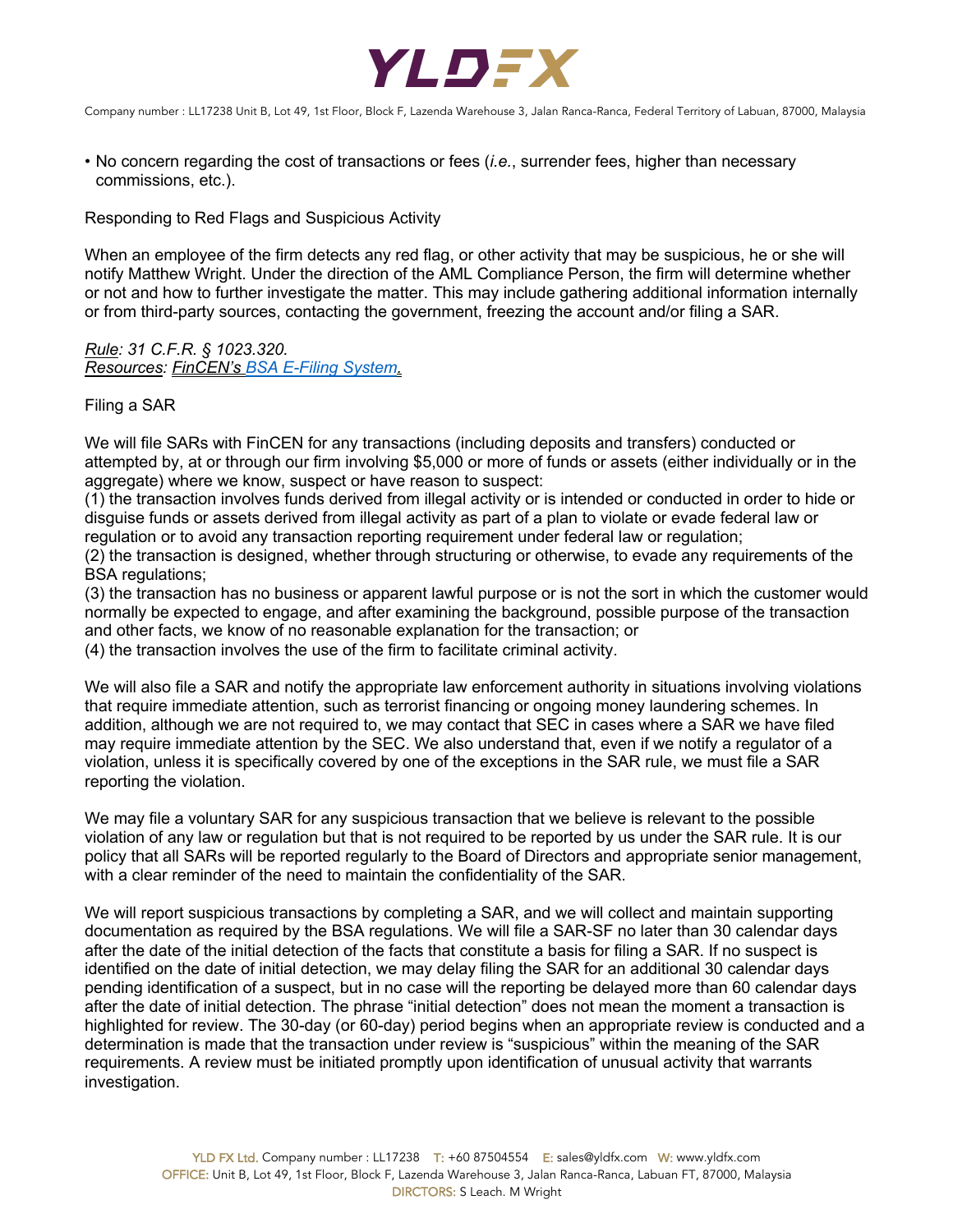

We will retain copies of any SAR filed and the original or business record equivalent of any supporting documentation for five years from the date of filing the SAR-SF. We will identify and maintain supporting documentation and make such information available to FinCEN, any other appropriate law enforcement agencies, federal or state securities regulators or SROs upon request.

We will not notify any person involved in the transaction that the transaction has been reported, except as permitted by the BSA regulations. We understand that anyone who is subpoenaed or required to disclose a SAR or the information contained in the SAR will, except where disclosure is requested by FinCEN, the SEC, or another appropriate law enforcement or regulatory agency, or an SRO registered with the SEC, decline to produce the SAR or to provide any information that would disclose that a SAR was prepared or filed. We will notify FinCEN of any such request and our response.

## *Rules: 31 C.F.R. § 1023.320; FINRA Rule 3310.*

*Resources: FinCEN's website contains additional information, including information on the BSA E-Filing System, the FinCEN Suspicious Activity Report: Introduction and Filing Instructions, and the biannual SAR Activity Review – Trends, Tips & Issues, which discusses trends in suspicious reporting and gives helpful tips; The SAR Activity Review, Issue 10 (May 5/2006) (documentation of decision not to file a SAR; grand jury subpoenas and suspicious activity reporting, and commencement of 30-day time period to file a SAR); FinCEN SAR Narrative Guidance Package (11/2003), FinCEN Suggestions for Addressing Common Errors Noted in Suspicious Activity Reporting (10/10/2007); NTM 02-21; NTM 02-47.*

## Currency Transaction Reports

Our firm prohibits transactions involving currency and has the following procedures to prevent such transactions. If we discover such transactions have occurred, we will file with FinCEN CTRs for currency transactions that exceed \$10,000. Also, we will treat multiple transactions involving currency as a single transaction for purposes of determining whether to file a CTR if they total more than \$10,000 and are made by or on behalf of the same person during any one business day. We will use the *BSA E-Filing System* to file the supported CTR Form.

*Rules: 31 C.F.R. §§ 1010.311, 1010.306, 1010.312. Resource: FinCEN's BSA E-Filing System (including instructions for FinCEN CTR Form 112).*

Currency and Monetary Instrument Transportation Reports

We do not accept cash. Only electronic transactions are allowed.

Foreign Bank and Financial Accounts Reports

We will file a Foreign Bank and Financial Accounts Report (FBAR) for any financial accounts of more than \$10,000 that we hold, or for which we have signature or other authority over, in a foreign country. We will use the BSA E-Filing System provided on FinCEN's website.

*Rules: 31 C.F.R. §§ 1010.306, 1010.350, 1010.420. Resources: FinCEN's BSA E-Filing System.*

Monetary Instrument Purchases

We do not issue bank checks or drafts, cashier's checks, money orders or traveler's checks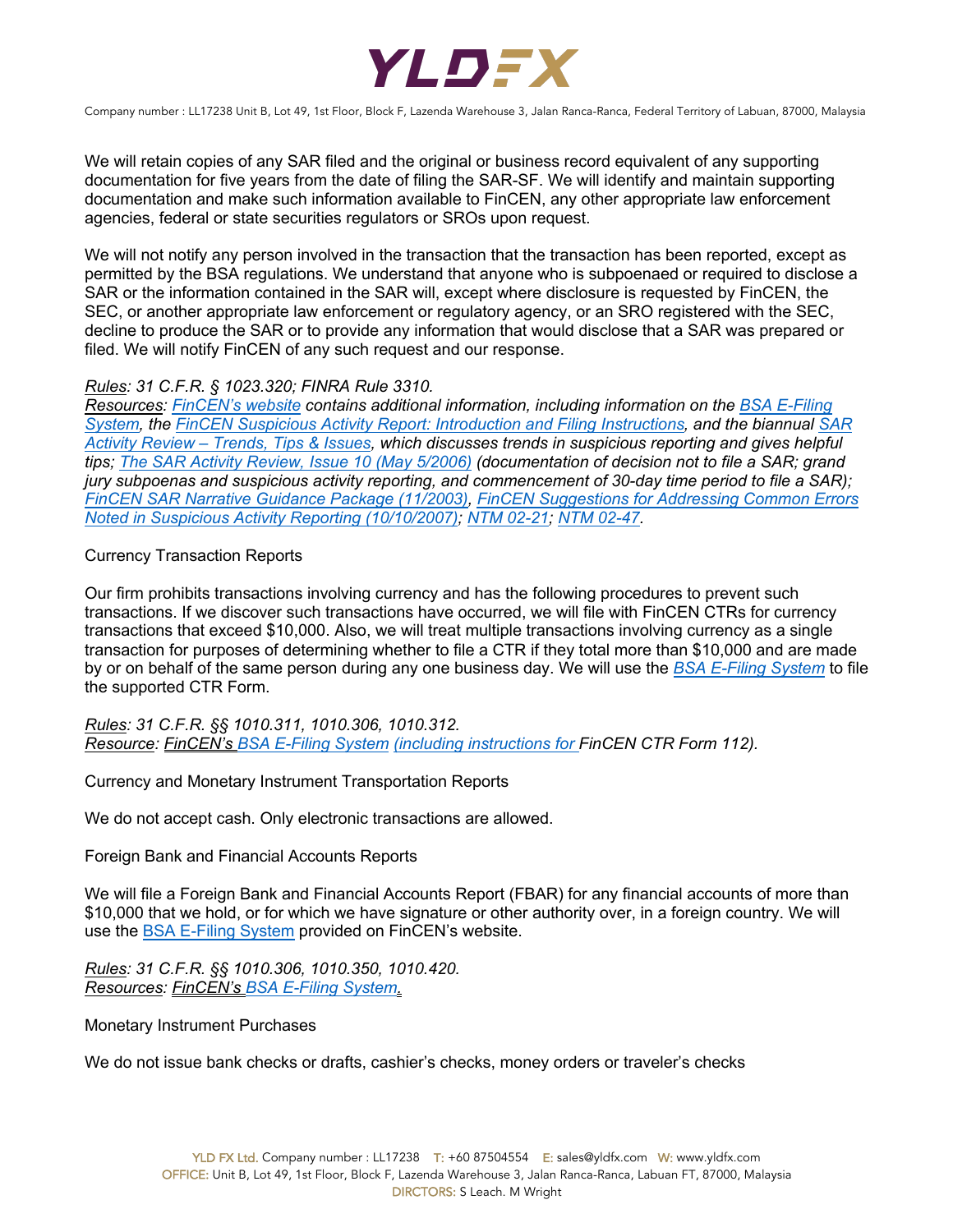

## AML Recordkeeping

Responsibility for Required AML Records and SAR Filing

Our AML Compliance Person and his or her designee will be responsible for ensuring that AML records are maintained properly and that SARs are filed as required.

In addition, as part of our AML program, our firm will create and maintain SARs, CTRs, CMIRs, FBARs, and relevant documentation on customer identity and verification *(See* Section 5 above) and funds transmittals. We will maintain SARs and their accompanying documentation for at least five years. We will keep other documents according to existing BSA and other recordkeeping requirements, including certain SEC rules that require six-year retention periods (*e.g*., Exchange Act Rule 17a-4(a) requiring firms to preserve for a period of not less than six years, all records required to be retained by Exchange Act Rule 17a-3(a)(1)-(3), (a)(5), and (a)(21)-(22) and Exchange Act Rule 17a-4(e)(5) requiring firms to retain for six years account record information required pursuant to Exchange Act Rule 17a-3(a)(17)).

*Rules: 31 C.F.R. § 1010.430; Exchange Act Rule 17a-8 (requiring registered broker-dealers subject to the Currency and Foreign Transactions Reporting Act of 1970 to comply with the BSA regulations regarding reporting, recordkeeping and record retention requirements); FINRA Rule 3310.*

#### SAR Maintenance and Confidentiality

We will hold SARs and any supporting documentation confidential. We will not inform anyone outside of FinCEN, the SEC, an SRO registered with the SEC or other appropriate law enforcement or regulatory agency about a SAR. We will refuse any subpoena requests for SARs or for information that would disclose that a SAR has been prepared or filed and immediately notify FinCEN of any such subpoena requests that we receive. *See* Section 11 for contact numbers. We will segregate SAR filings and copies of supporting documentation from other firm books and records to avoid disclosing SAR filings. Our AML Compliance Person will handle all subpoenas or other requests for SARs.

We may share information with another financial institution about suspicious transactions in order to determine whether we will jointly file a SAR according to the provisions of Section 3.d. In cases in which we file a joint SAR for a transaction that has been handled both by us and another financial institution, both financial institutions will maintain a copy of the filed SAR.

#### *Rule: 31 C.F.R. § 1023.320(e).*

*Resources: 67 Fed. Reg. 44048 (July 1, 2002) (Final Rule; Financial Crimes Enforcement Network; Amendment to the Bank Secrecy Act Regulations – Requirement that Brokers or Dealers in Securities Report Suspicious Transactions); NTM 02-47.* 

#### Additional Records

We shall retain either the original or a microfilm or other copy or reproduction of each of the following:

A record of each extension of credit in an amount in excess of \$10,000, except an extension of credit secured by an interest in real property. The record shall contain the name and address of the person to whom the extension of credit is made, the amount thereof, the nature or purpose thereof and the date thereof;

A record of each advice, request or instruction received or given regarding any transaction resulting (or intended to result and later cancelled if such a record is normally made) in the transfer of currency or other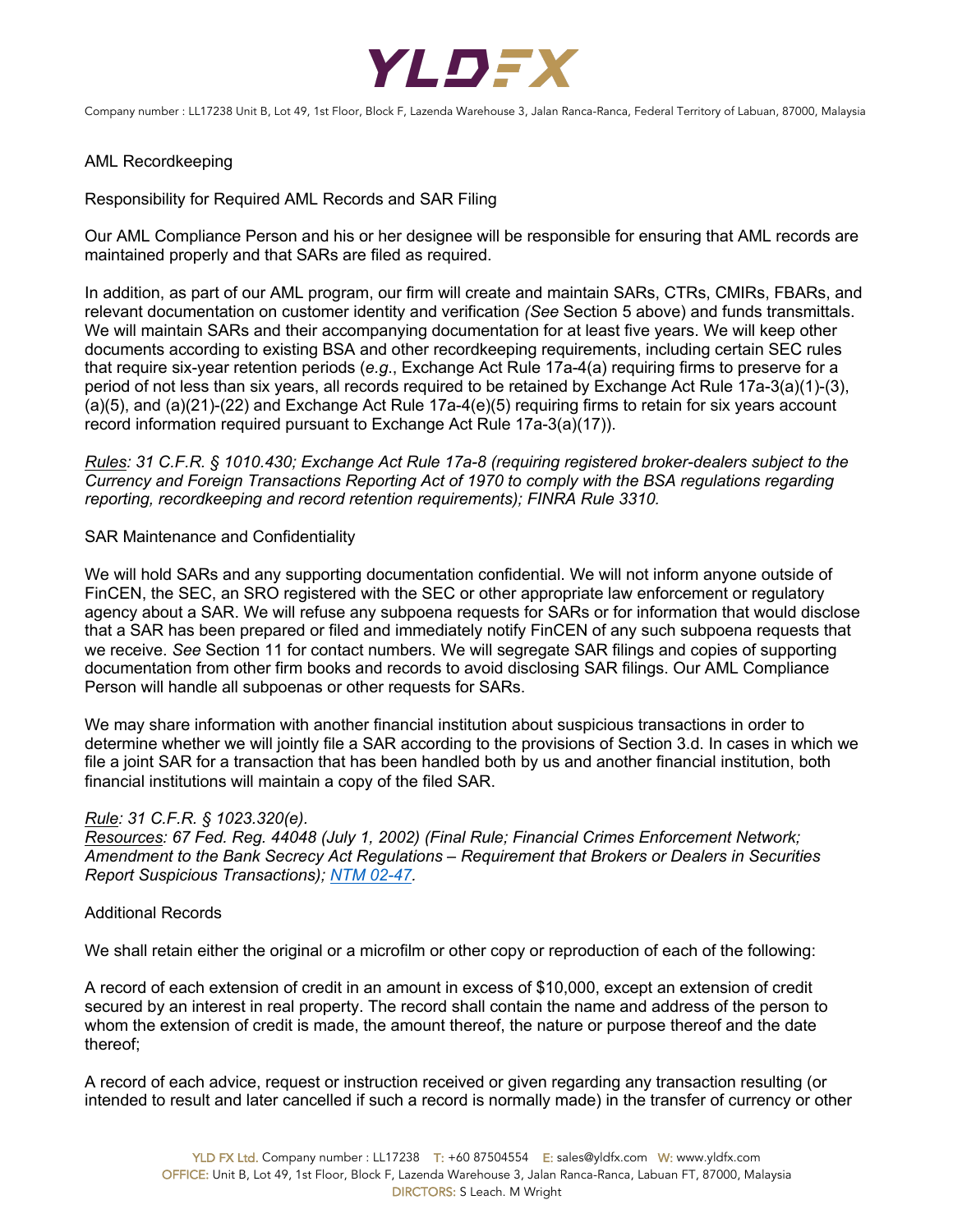

monetary instruments, funds, checks, investment securities or credit, of more than \$10,000 to or from any person, account or place;

Each document granting signature or trading authority over each customer's account;

Each record described in Exchange Act Rule 17a-3(a): (1) (blotters), (2) (ledgers for assets and liabilities, income, and expense and capital accounts), (3) (ledgers for cash and margin accounts), (4) (securities log), (5) (ledgers for securities in transfer, dividends and interest received, and securities borrowed and loaned), (6) (order tickets), (7) (purchase and sale tickets), (8) (confirms), and (9) (identity of owners of cash and margin accounts);

A record of each remittance or transfer of funds, or of currency, checks, other monetary instruments, investment securities or credit, of more than \$10,000 to a person, account or place; and

A record of each receipt of currency, other monetary instruments, checks or investment securities and of each transfer of funds or credit, of more than \$10,000 received on any one occasion directly and not through a domestic financial institution, from any person, account or place.

*Rules: 31 C.F.R. § 1010.410; 31 C.F.R. 1023.410; Exchange Act Rule 17a-8 (requiring registered brokerdealers subject to the Currency and Foreign Transactions Reporting Act of 1970 to comply with the BSA regulations regarding reporting, record keeping and record retention requirements); FINRA Rule 3310.*

## Clearing/Introducing Firm Relationships

We will work closely with our clearing firm to detect money laundering. We will exchange information, records, data and exception reports as necessary to comply [with our contractual obligations and] with AML laws. Both our firm and our clearing firm have filed (and kept updated) the necessary annual certifications for such information sharing, which can be found on FinCEN's website. As a general matter, we will obtain and use the following exception reports offered by our clearing firm in order to monitor customer activity and we will provide our clearing firm with proper customer identification and due diligence information as required to successfully monitor customer transactions. We have discussed how each firm will apportion customer and transaction functions and how we will share information and set forth our understanding in a written document. We understand that the apportionment of functions will not relieve either of us from our independent obligation to comply with AML laws, except as specifically allowed under the BSA and its implementing regulations.

*Rules: 31 CFR § 1010.540; FINRA Rule 3310; FINRA Rule 4311. Resource: NTM 02-21.*

#### Training Programs

We will develop ongoing employee training under the leadership of the AML Compliance Person and senior management. Our training will occur on at least an annual basis. It will be based on our firm's size, its customer base, and its resources and be updated as necessary to reflect any new developments in the law.

Our training will include, at a minimum: (1) how to identify red flags and signs of money laundering that arise during the course of the employees' duties; (2) what to do once the risk is identified (including how, when and to whom to escalate unusual customer activity or other red flags for analysis and, where appropriate, the filing of SARs); (3) what employees' roles are in the firm's compliance efforts and how to perform them; (4) the firm's record retention policy; and (5) the disciplinary consequences (including civil and criminal penalties) for non-compliance with the BSA.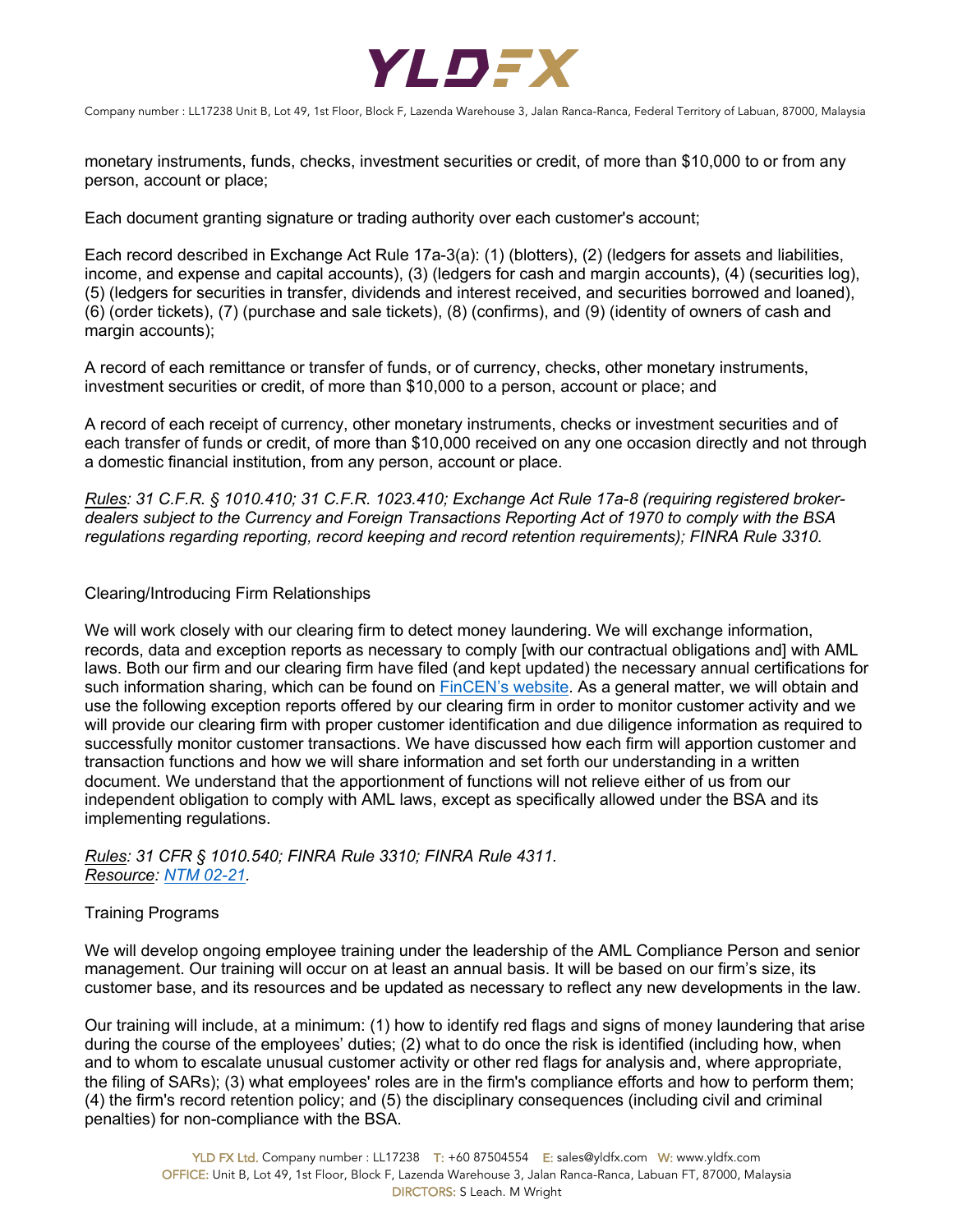

We will develop training in our firm, or contract for it. Delivery of the training may include educational pamphlets, videos, intranet systems, in-person lectures and explanatory memos. Currently our training program is conducted online and all employees must have passed all training material before working with customer data. We will maintain records to show the persons trained, the dates of training and the subject matter of their training.

We review our operations to see if certain employees, such as those in compliance, margin and corporate security, require specialized additional training. Our written procedures are updated to reflect any such changes.

*Rules: 31 CFR § 1023.210(b)(4); FINRA Rule 3310. Resources: See NTM 02-21, FinCEN SAR Narrative Guidance Package (11/01/2003); FinCEN Suggestions for Addressing Common Errors Noted in Suspicious Activity Reporting (10/10/2007).* 

Program to Independently Test AML Program

**Staffing** 

The testing of our AML program will be performed at least annually (on a calendar year basis) by Matthew Wright, an independent third party. We will evaluate the qualifications of the independent third party to ensure they have a working knowledge of applicable requirements under the BSA and its implementing regulations. Independent testing will be performed more frequently if circumstances warrant.

*Rules: 31 C.F.R. § 1023.210(b)(2); FINRA Rule 3310. Resource: NTM 06-07*.

Evaluation and Reporting

After we have completed the independent testing, staff will report its findings to senior management. We will promptly address each of the resulting recommendations and keep a record of how each noted deficiency was resolved.

*Rules: 31 C.F.R. § 1023.210(b)(2); FINRA Rule 3310.*

Monitoring Employee Conduct and Accounts

We will subject employee accounts to the same AML procedures as customer accounts, under the supervision of the AML Compliance Person. We will also review the AML performance of supervisors, as part of their annual performance review. The AML Compliance Person's accounts will be reviewed by Samuel Leach.

*Rules: 31 C.F.R. § 1023.320; 31 C.F.R § 1023.210; FINRA Rule 3310.*

Confidential Reporting of AML Non-Compliance

Employees will promptly report any potential violations of the firm's AML compliance program to the AML Compliance Person, unless the violations implicate the AML Compliance Person, in which case the